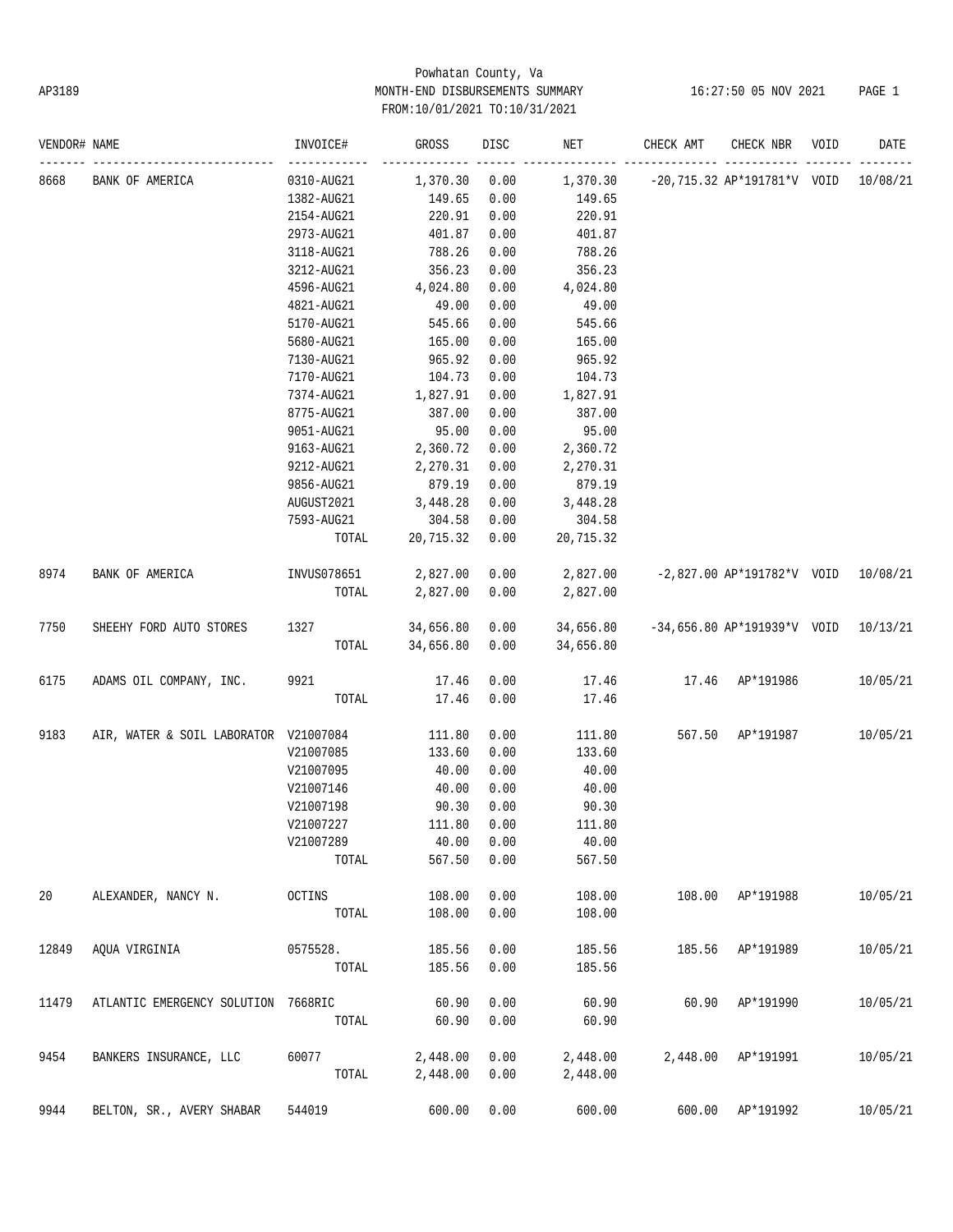# Powhatan County, Va AP3189 MONTH-END DISBURSEMENTS SUMMARY 16:27:50 05 NOV 2021 PAGE 2 FROM:10/01/2021 TO:10/31/2021

| VENDOR# NAME |                                        | INVOICE#     | GROSS     | DISC | NET       | CHECK AMT                | CHECK NBR          | VOID | DATE     |
|--------------|----------------------------------------|--------------|-----------|------|-----------|--------------------------|--------------------|------|----------|
|              | ---------------------                  | TOTAL        | 600.00    | 0.00 | 600.00    |                          |                    |      |          |
| 45           | BLANKENSHIP, SUSAN M. OCTINS           |              | 104.00    | 0.00 | 104.00    | 104.00 AP*191993         |                    |      | 10/05/21 |
|              |                                        | TOTAL        | 104.00    | 0.00 | 104.00    |                          |                    |      |          |
| 6655         | BLOSSMAN GAS COMPANIES, INC 18019148   |              | 15.65     | 0.00 | 15.65     |                          | 48.17 AP*191994    |      | 10/05/21 |
|              |                                        | 18022058     | 9.58      | 0.00 | 9.58      |                          |                    |      |          |
|              |                                        | 18062344     | 22.94     | 0.00 | 22.94     |                          |                    |      |          |
|              |                                        | TOTAL        | 48.17     | 0.00 | 48.17     |                          |                    |      |          |
| 9991         | BMS DIRECT                             | 153911       | 119.35    | 0.00 | 119.35    | 119.35 AP*191995         |                    |      | 10/05/21 |
|              |                                        | TOTAL        | 119.35    | 0.00 | 119.35    |                          |                    |      |          |
| 12057        | BOLEY, DANNY                           | 4447         | 1,550.00  | 0.00 | 1,550.00  | 1,550.00 AP*191996       |                    |      | 10/05/21 |
|              |                                        | TOTAL        | 1,550.00  | 0.00 | 1,550.00  |                          |                    |      |          |
| 7296         | BOUND TREE MEDICAL, LLC                | 84217364     | 385.63    | 0.00 | 385.63    |                          | 385.63 AP*191997   |      | 10/05/21 |
|              |                                        | TOTAL        | 385.63    | 0.00 | 385.63    |                          |                    |      |          |
| 13711        | BRAME SPECIALTY CO INC                 | 7673294      | 1,929.14  | 0.00 | 1,929.14  |                          | 2,113.47 AP*191998 |      | 10/05/21 |
|              |                                        | 7673525      | 184.33    | 0.00 | 184.33    |                          |                    |      |          |
|              |                                        | TOTAL        | 2,113.47  | 0.00 | 2,113.47  |                          |                    |      |          |
| 7838         | BROUGHTON, THOMAS B. JR.               | OCTINS       | 92.00     | 0.00 | 92.00     | 92.00 AP*191999          |                    |      | 10/05/21 |
|              |                                        | TOTAL        | 92.00     | 0.00 | 92.00     |                          |                    |      |          |
| 4702         | CAMPBELL, ROBERT JAMES JR              | 0004         | 1,040.00  | 0.00 | 1,040.00  | 1,040.00 AP*192000       |                    |      | 10/05/21 |
|              |                                        | TOTAL        | 1,040.00  | 0.00 | 1,040.00  |                          |                    |      |          |
| 13947        | CAPITAL ELECTRIC                       | S045598275.0 | 156.74    | 0.00 | 156.74    | 156.74 AP*192001         |                    |      | 10/05/21 |
|              |                                        | TOTAL        | 156.74    | 0.00 | 156.74    |                          |                    |      |          |
| 9476         | CAPITAL REGION WORKFORCE PA 104-PWTN22 |              | 2,000.00  | 0.00 | 2,000.00  |                          | 2,000.00 AP*192002 |      | 10/05/21 |
|              |                                        | TOTAL        | 2,000.00  | 0.00 | 2,000.00  |                          |                    |      |          |
| 540          | CENTRAL VIRGINIA WASTE MANA 265941     |              | 65.93     | 0.00 |           | 65.93 1,145.50 AP*192003 |                    |      | 10/05/21 |
|              |                                        | 26815_1      | 65.93     | 0.00 | 65.93     |                          |                    |      |          |
|              |                                        | 26896        | 923.10    | 0.00 | 923.10    |                          |                    |      |          |
|              |                                        | 26987_1      | 90.54     | 0.00 | 90.54     |                          |                    |      |          |
|              |                                        | TOTAL        | 1,145.50  | 0.00 | 1,145.50  |                          |                    |      |          |
| 6965         | CINTAS CORPORATION                     | 1902194904_1 | 77.80     | 0.00 | 77.80     | 223.09                   | AP*192004          |      | 10/05/21 |
|              |                                        | 4095969077.  | 32.21     | 0.00 | 32.21     |                          |                    |      |          |
|              |                                        | 4096587583   | 113.08    | 0.00 | 113.08    |                          |                    |      |          |
|              |                                        | TOTAL        | 223.09    | 0.00 | 223.09    |                          |                    |      |          |
| 11021        | COALITION OF CHURCHES                  | 2NDQTR       | 7,250.00  | 0.00 | 7,250.00  | 12,250.00                | AP*192005          |      | 10/05/21 |
|              |                                        | 2NDQTRTANF   | 5,000.00  | 0.00 | 5,000.00  |                          |                    |      |          |
|              |                                        | TOTAL        | 12,250.00 | 0.00 | 12,250.00 |                          |                    |      |          |
| 10949        | COMCAST                                | 131461507    | 1,127.00  | 0.00 | 1,127.00  | 1,127.00                 | AP*192006          |      | 10/05/21 |
|              |                                        | TOTAL        | 1,127.00  | 0.00 | 1,127.00  |                          |                    |      |          |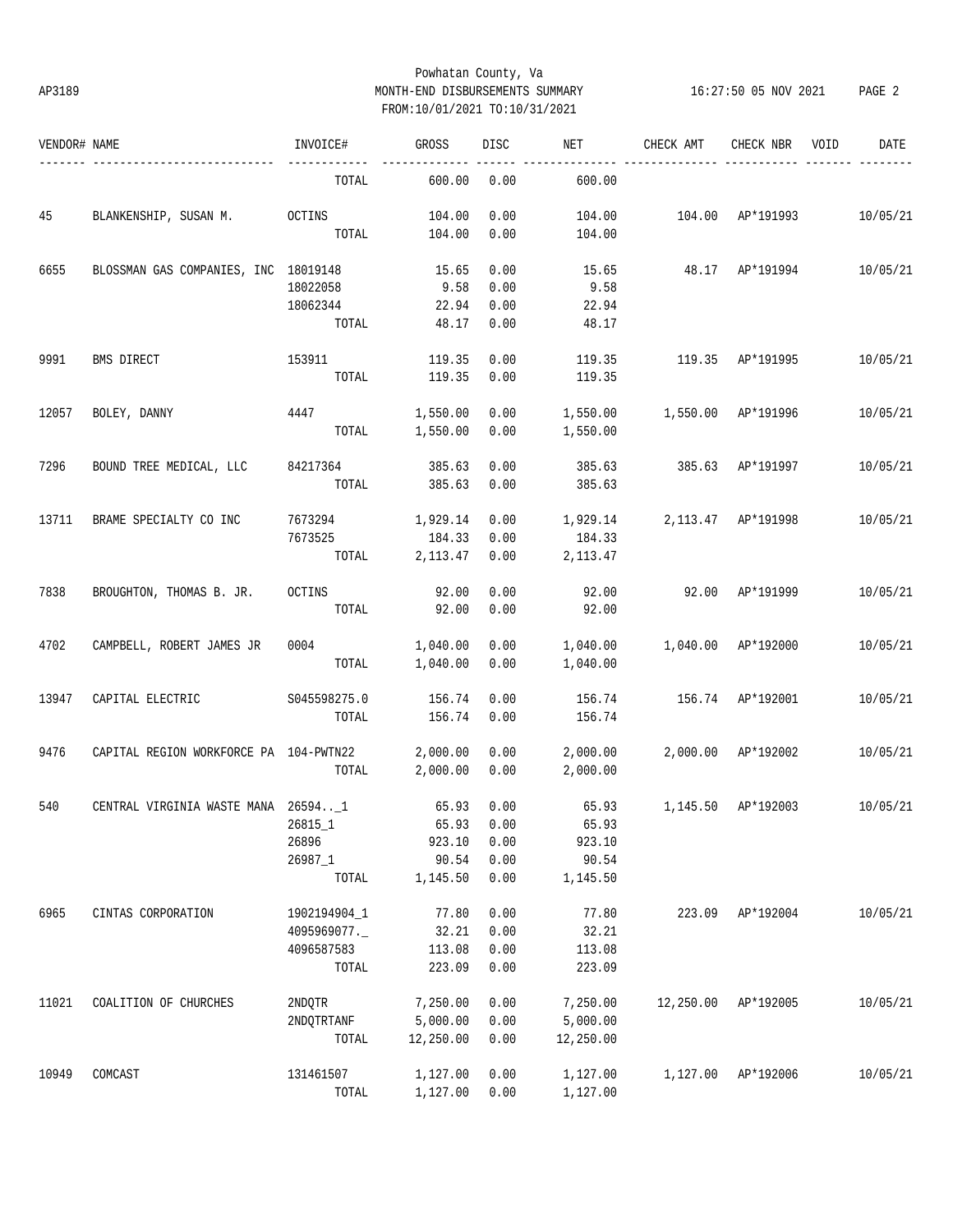# Powhatan County, Va AP3189 MONTH-END DISBURSEMENTS SUMMARY 16:27:50 05 NOV 2021 PAGE 3 FROM:10/01/2021 TO:10/31/2021

| VENDOR# NAME |                                        | INVOICE#                                          | GROSS                                     | DISC                         | NET                                       | CHECK AMT           | CHECK NBR                 | VOID | DATE     |
|--------------|----------------------------------------|---------------------------------------------------|-------------------------------------------|------------------------------|-------------------------------------------|---------------------|---------------------------|------|----------|
| 13298        | COMPUTER CABLING & TELEPHON 112266A    | TOTAL                                             | 4,405.00<br>4,405.00                      | 0.00<br>0.00                 | 4,405.00<br>4,405.00                      | 4,405.00            | ----- ------<br>AP*192007 |      | 10/05/21 |
| 10079        | DEAL & LACHENEY P.C.                   | 5045<br>TOTAL                                     | 11,166.66<br>11,166.66                    | 0.00<br>0.00                 | 11,166.66<br>11,166.66                    | 11,166.66 AP*192008 |                           |      | 10/05/21 |
| 6240         | DIAMOND SPRINGS WATER, INC             | 0001762449<br>1708803<br>1780555<br>TOTAL         | 22.47<br>11.95<br>22.47<br>56.89          | 0.00<br>0.00<br>0.00<br>0.00 | 22.47<br>11.95<br>22.47<br>56.89          |                     | 56.89 AP*192009           |      | 10/05/21 |
| 860          | DOMINION ENERGY VIRGINIA               | 2932352368-<br>9750120975<br>9750120975-<br>TOTAL | 18.95<br>1,782.87<br>6,109.94<br>7,911.76 | 0.00<br>0.00<br>0.00<br>0.00 | 18.95<br>1,782.87<br>6,109.94<br>7,911.76 |                     | 7,911.76 AP*192010        |      | 10/05/21 |
| 7354         | ESRI                                   | 94107799 258.90<br>TOTAL                          | 258.90                                    | 0.00<br>0.00                 | 258.90<br>258.90                          | 258.90              | AP*192011                 |      | 10/05/21 |
| 9093         | FARMVILLE WHOLESALE                    | 722569<br>TOTAL                                   | 247.39<br>247.39                          | 0.00<br>0.00                 | 247.39<br>247.39                          | 247.39              | AP*192012                 |      | 10/05/21 |
| 13055        | FAST FEET SPORTS ACADEMY, L 2NDOTRTANF | TOTAL                                             | 7,500.00<br>7,500.00                      | 0.00<br>0.00                 | 7,500.00<br>7,500.00                      |                     | 7,500.00 AP*192013        |      | 10/05/21 |
| 11563        | FEEDING POWHATAN, INC.                 | 2NDQTR<br>TOTAL                                   | 7,500.00<br>7,500.00                      | 0.00<br>0.00                 | 7,500.00<br>7,500.00                      |                     | 7,500.00 AP*192014        |      | 10/05/21 |
| 6606         | FLATROCK GLASS & DOOR INC              | 21380<br>TOTAL                                    | 625.00<br>625.00                          | 0.00<br>0.00                 | 625.00<br>625.00                          |                     | 625.00 AP*192015          |      | 10/05/21 |
| 1380         | FORD, SUSAN P.                         | OCTINS<br>TOTAL                                   | 104.00<br>104.00                          | 0.00<br>0.00                 | 104.00<br>104.00                          |                     | 104.00 AP*192016          |      | 10/05/21 |
| 8314         | FREE CLINIC OF POWHATAN                | 2NDQTR<br>2NDQTRPANTRY<br>TOTAL 8,250.00 0.00     | 6,250.00<br>2,000.00                      | 0.00<br>0.00                 | 6,250.00<br>2,000.00<br>8,250.00          | 8,250.00 AP*192017  |                           |      | 10/05/21 |
| 6013         | GRAINGER                               | 9050813493<br>9054894804<br>9056471957<br>TOTAL   | 230.72<br>34.33<br>484.00<br>749.05       | 0.00<br>0.00<br>0.00<br>0.00 | 230.72<br>34.33<br>484.00<br>749.05       |                     | 749.05 AP*192018          |      | 10/05/21 |
| 10966        | HABITAT FOR HUMANITY-POWHAT            | 2NDQTR<br>TOTAL                                   | 12,500.00<br>12,500.00                    | 0.00<br>0.00                 | 12,500.00<br>12,500.00                    |                     | 12,500.00 AP*192019       |      | 10/05/21 |
| 13549        | HOSTED BACKBONE, LLC                   | HB17-9507<br>TOTAL                                | 2,175.00<br>2,175.00                      | 0.00<br>0.00                 | 2,175.00<br>2,175.00                      | 2,175.00            | AP*192020                 |      | 10/05/21 |
| 10755        | INNOVATIVE TURF                        | 5190<br>TOTAL                                     | 1,580.95<br>1,580.95                      | 0.00<br>0.00                 | 1,580.95<br>1,580.95                      | 1,580.95            | AP*192021                 |      | 10/05/21 |
| 720          | J. SARGEANT REYNOLDS COMMUN 2022-105   |                                                   | 42,662.00                                 | 0.00                         | 42,662.00                                 |                     | 42,662.00 AP*192022       |      | 10/05/21 |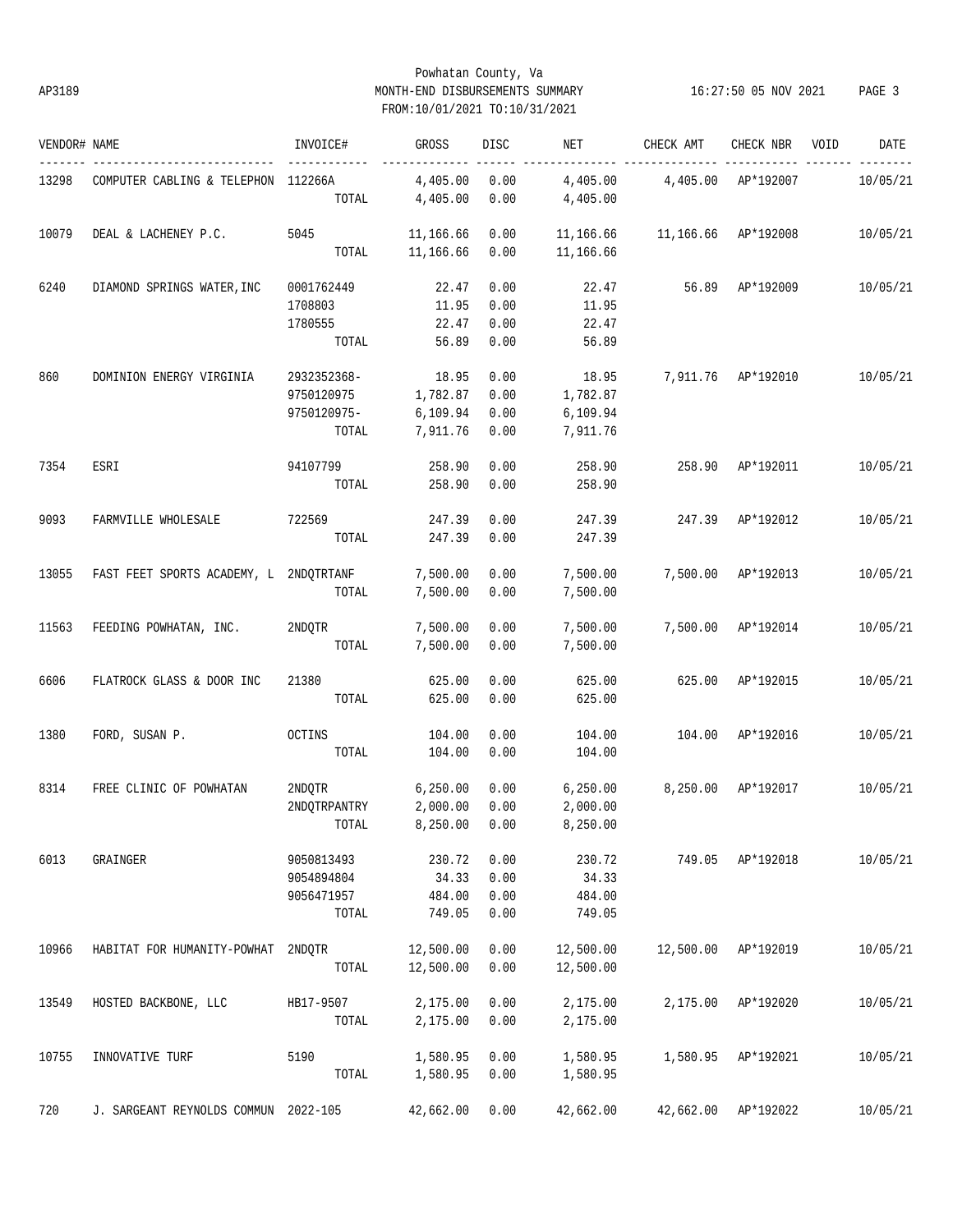# Powhatan County, Va AP3189 MONTH-END DISBURSEMENTS SUMMARY 16:27:50 05 NOV 2021 PAGE 4 FROM:10/01/2021 TO:10/31/2021

| VENDOR# NAME |                                          | INVOICE#     | GROSS     | DISC | NET       | CHECK AMT | CHECK NBR          | VOID | DATE     |
|--------------|------------------------------------------|--------------|-----------|------|-----------|-----------|--------------------|------|----------|
|              |                                          | TOTAL        | 42,662.00 | 0.00 | 42,662.00 |           |                    |      |          |
| 120          | JAMES RIVER AIR CONDITIONIN C23596052021 |              | 1,400.00  | 0.00 | 1,400.00  |           | 8,692.23 AP*192023 |      | 10/05/21 |
|              |                                          | C23946282021 | 950.00    | 0.00 | 950.00    |           |                    |      |          |
|              |                                          | S216284      | 4,644.56  | 0.00 | 4,644.56  |           |                    |      |          |
|              |                                          | S220321      | 432.00    | 0.00 | 432.00    |           |                    |      |          |
|              |                                          | S223294      | 322.88    | 0.00 | 322.88    |           |                    |      |          |
|              |                                          |              |           |      |           |           |                    |      |          |
|              |                                          | S225061      | 942.79    | 0.00 | 942.79    |           |                    |      |          |
|              |                                          | TOTAL        | 8,692.23  | 0.00 | 8,692.23  |           |                    |      |          |
| 4658         | LLOYD, JAYNE                             | REIMB921     | 51.21     | 0.00 | 51.21     | 51.21     | AP*192024          |      | 10/05/21 |
|              |                                          | TOTAL        | 51.21     | 0.00 | 51.21     |           |                    |      |          |
| 13529        | CARY OR CHRISTOPHER MARTIN               | OCTRENT      | 714.00    | 0.00 | 714.00    | 714.00    | AP*192025          |      | 10/05/21 |
|              |                                          | TOTAL        | 714.00    | 0.00 | 714.00    |           |                    |      |          |
| 4712         | MEHAN, CHRIS                             | 0000001      | 200.00    | 0.00 | 200.00    | 200.00    | AP*192026          |      | 10/05/21 |
|              |                                          | TOTAL        | 200.00    | 0.00 | 200.00    |           |                    |      |          |
| 9666         | MID-ATLANTIC CONTROLS                    | 30158        | 31,833.10 | 0.00 | 31,833.10 | 31,833.10 | AP*192027          |      | 10/05/21 |
|              |                                          | TOTAL        | 31,833.10 | 0.00 | 31,833.10 |           |                    |      |          |
|              |                                          |              |           |      |           |           |                    |      |          |
| 10924        | MITCHELL PEST                            | 160440       | 115.00    | 0.00 | 115.00    | 115.00    | AP*192028          |      | 10/05/21 |
|              |                                          | TOTAL        | 115.00    | 0.00 | 115.00    |           |                    |      |          |
| 7297         | NAFECO, INC.                             | 1106505      | 2,648.30  | 0.00 | 2,648.30  | 2,729.30  | AP*192029          |      | 10/05/21 |
|              |                                          | 1106542      | 81.00     | 0.00 | 81.00     |           |                    |      |          |
|              |                                          | TOTAL        | 2,729.30  | 0.00 | 2,729.30  |           |                    |      |          |
| 9543         | NATIONAL SECURITY & DOOR                 | 116408       | 135.00    | 0.00 | 135.00    | 135.00    | AP*192030          |      | 10/05/21 |
|              |                                          |              |           |      |           |           |                    |      |          |
|              |                                          | TOTAL        | 135.00    | 0.00 | 135.00    |           |                    |      |          |
| 12768        | OPENGOV, INC.                            | INV00005376  | 19,400.00 | 0.00 | 19,400.00 | 19,400.00 | AP*192031          |      | 10/05/21 |
|              |                                          | TOTAL        | 19,400.00 | 0.00 | 19,400.00 |           |                    |      |          |
| 9638         | POE, INEZ L                              | OCTINS       | 120.00    | 0.00 | 120.00    | 120.00    | AP*192032          |      | 10/05/21 |
|              |                                          | TOTAL        | 120.00    | 0.00 | 120.00    |           |                    |      |          |
|              |                                          |              |           |      |           |           |                    |      |          |
| 1980         | POORE, FRANCES                           | OCTINS       | 88.00     | 0.00 | 88.00     | 88.00     | AP*192033          |      | 10/05/21 |
|              |                                          | TOTAL        | 88.00     | 0.00 | 88.00     |           |                    |      |          |
| 6043         | POWERS, KATHRYN C.                       | OCTINS       | 120.00    | 0.00 | 120.00    | 120.00    | AP*192034          |      | 10/05/21 |
|              |                                          | TOTAL        | 120.00    | 0.00 | 120.00    |           |                    |      |          |
|              |                                          |              |           |      |           |           |                    |      |          |
| 1250         | POWHATAN AUTO & TRACTOR PAR 657427       |              | 54.83     | 0.00 | 54.83     | 152.57    | AP*192035          |      | 10/05/21 |
|              |                                          | 657830       | 97.74     | 0.00 | 97.74     |           |                    |      |          |
|              |                                          | TOTAL        | 152.57    | 0.00 | 152.57    |           |                    |      |          |
| 8294         | POWHATAN COUNTY PUBLIC SCHO OCTINS       |              | 718.00    | 0.00 | 718.00    | 718.00    | AP*192036          |      | 10/05/21 |
|              |                                          | TOTAL        | 718.00    | 0.00 | 718.00    |           |                    |      |          |
|              |                                          |              |           |      |           |           |                    |      |          |
| 12064        | POWHATAN COUNTY TREASURER                | 152-7173166  | 128.19    | 0.00 | 128.19    |           | 3,797.79 AP*192037 |      | 10/05/21 |
|              |                                          | 161-7173177  | 1,184.96  | 0.00 | 1,184.96  |           |                    |      |          |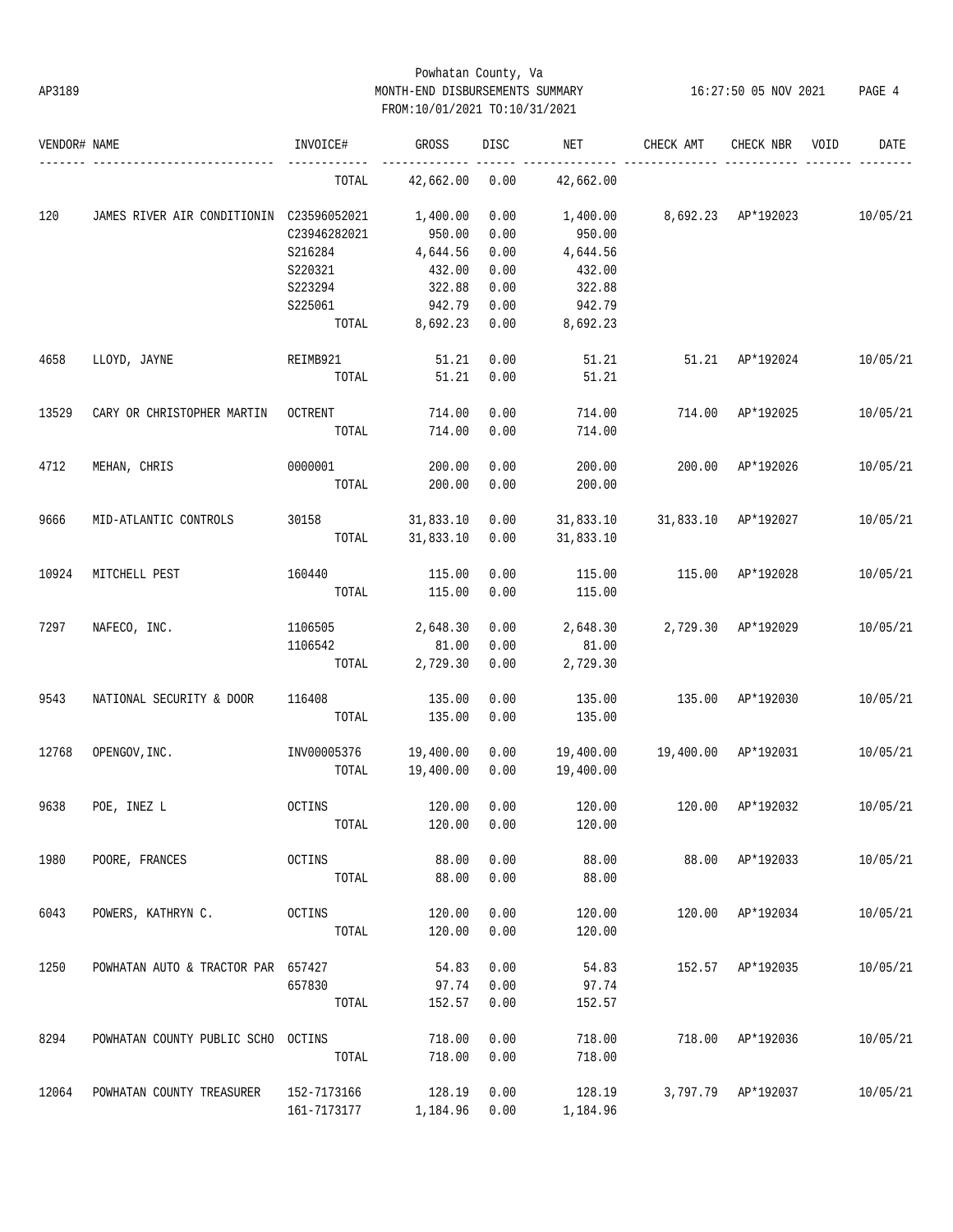# Powhatan County, Va AP3189 MONTH-END DISBURSEMENTS SUMMARY 16:27:50 05 NOV 2021 PAGE 5 FROM:10/01/2021 TO:10/31/2021

| VENDOR# NAME |                                        | INVOICE#     | GROSS     | <b>DISC</b> | NET       | CHECK AMT | CHECK NBR          | VOID | DATE     |
|--------------|----------------------------------------|--------------|-----------|-------------|-----------|-----------|--------------------|------|----------|
|              |                                        | 162-7173178  | 68.40     | 0.00        | 68.40     |           |                    |      |          |
|              |                                        | 7173164      | 153.66    | 0.00        | 153.66    |           |                    |      |          |
|              |                                        | 7173177      | 628.60    | 0.00        | 628.60    |           |                    |      |          |
|              |                                        | 7173178      | 33.80     | 0.00        | 33.80     |           |                    |      |          |
|              |                                        | 94-7173095   | 255.83    | 0.00        | 255.83    |           |                    |      |          |
|              |                                        | 113-7173114  | 685.13    | 0.00        | 685.13    |           |                    |      |          |
|              |                                        | 150-7173164  | 292.14    | 0.00        | 292.14    |           |                    |      |          |
|              |                                        | 153-7173168  | 367.08    | 0.00        | 367.08    |           |                    |      |          |
|              |                                        | TOTAL        | 3,797.79  | 0.00        | 3,797.79  |           |                    |      |          |
| 10938        | POWHATAN YMCA                          | 2NDQTRTANF   | 5,000.00  | 0.00        | 5,000.00  |           | 5,000.00 AP*192038 |      | 10/05/21 |
|              |                                        | TOTAL        | 5,000.00  | 0.00        | 5,000.00  |           |                    |      |          |
| 12340        | PRICE SUPPLY COMPANY, INC              | 2108-113071  | 8.39      | 0.00        | 8.39      | 393.75    | AP*192039          |      | 10/05/21 |
|              |                                        | 2108-113072  | 14.97     | 0.00        | 14.97     |           |                    |      |          |
|              |                                        | 2108-113701  | 335.03    | 0.00        | 335.03    |           |                    |      |          |
|              |                                        | 2108-114500  | 6.53      | 0.00        | 6.53      |           |                    |      |          |
|              |                                        | 2108-114980  | 28.83     | 0.00        | 28.83     |           |                    |      |          |
|              |                                        | TOTAL        | 393.75    | 0.00        | 393.75    |           |                    |      |          |
| 9518         | QUARLES PETROLEUM, INC.                | CT-1427486   | 271.87    | 0.00        | 271.87    |           | 271.87 AP*192040   |      | 10/05/21 |
|              |                                        | TOTAL        | 271.87    | 0.00        | 271.87    |           |                    |      |          |
| 620          | R.C. GOODWYN & SONS, INC               | 0977910      | 85.00     | 0.00        | 85.00     | 94.99     | AP*192041          |      | 10/05/21 |
|              |                                        | 0978109      | 9.99      | 0.00        | 9.99      |           |                    |      |          |
|              |                                        | TOTAL        | 94.99     | 0.00        | 94.99     |           |                    |      |          |
| 11633        | RACLARK ENTERPRISES                    | 1819         | 183.95    | 0.00        | 183.95    | 183.95    | AP*192042          |      | 10/05/21 |
|              |                                        | TOTAL        | 183.95    | 0.00        | 183.95    |           |                    |      |          |
| 6466         | RADIO COMMUNICATION OF VA I 5020057841 |              | 6, 193.00 | 0.00        | 6, 193.00 |           | 6,193.00 AP*192043 |      | 10/05/21 |
|              |                                        | TOTAL        | 6, 193.00 | 0.00        | 6, 193.00 |           |                    |      |          |
| 9047         | RED WING SHOES                         | 37544        | 150.00    | 0.00        | 150.00    | 150.00    | AP*192044          |      | 10/05/21 |
|              |                                        | TOTAL        | 150.00    | 0.00        | 150.00    |           |                    |      |          |
| 6579         | RICHMOND ALARM                         | 555586       | 1,175.00  | 0.00        | 1,175.00  |           | 1,600.00 AP*192045 |      | 10/05/21 |
|              |                                        | 555781       | 425.00    | 0.00        | 425.00    |           |                    |      |          |
|              |                                        | TOTAL        | 1,600.00  | 0.00        | 1,600.00  |           |                    |      |          |
| 12509        | RICHMOND SUBURBAN NEWS                 | I0001257164- | 324.81    | 0.00        | 324.81    |           | 324.81 AP*192046   |      | 10/05/21 |
|              |                                        | TOTAL        | 324.81    | 0.00        | 324.81    |           |                    |      |          |
| 11522        | RIOPEDRE, RODOLFO                      | 10012021     | 206.50    | 0.00        | 206.50    | 206.50    | AP*192047          |      | 10/05/21 |
|              |                                        | TOTAL        | 206.50    | 0.00        | 206.50    |           |                    |      |          |
| 7062         | RUTHERFORD JANITOR SUPPLY              | 1225209      | 86.45     | 0.00        | 86.45     |           | 86.45 AP*192048    |      | 10/05/21 |
|              |                                        | TOTAL        | 86.45     | 0.00        | 86.45     |           |                    |      |          |
| 13700        | SAFE AIR SYSTEMS                       | INV-NC68-389 | 760.91    | 0.00        | 760.91    |           | 760.91 AP*192049   |      | 10/05/21 |
|              |                                        | TOTAL        | 760.91    | 0.00        | 760.91    |           |                    |      |          |
| 9701         | SHI INTERNATIONAL CORP.                | B14113763    | 668.17    | 0.00        | 668.17    |           | 5,174.77 AP*192050 |      | 10/05/21 |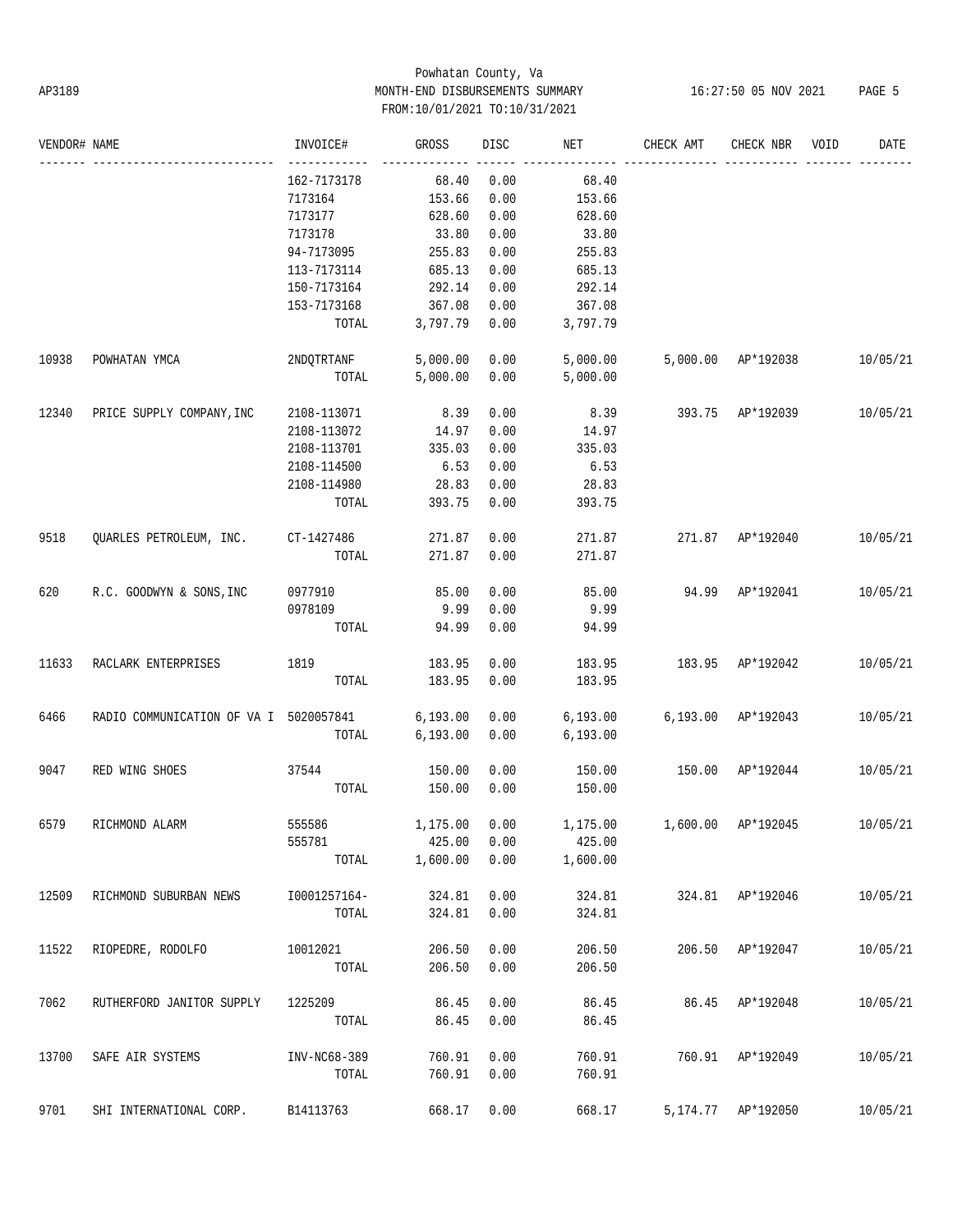# Powhatan County, Va AP3189 MONTH-END DISBURSEMENTS SUMMARY 16:27:50 05 NOV 2021 PAGE 6 FROM:10/01/2021 TO:10/31/2021

| VENDOR# NAME |                          | INVOICE#                                              | GROSS                                              | DISC                                 | NET                                                | CHECK AMT | CHECK NBR          | VOID<br>DATE |
|--------------|--------------------------|-------------------------------------------------------|----------------------------------------------------|--------------------------------------|----------------------------------------------------|-----------|--------------------|--------------|
|              |                          | B14119459<br>TOTAL                                    | 4,506.60<br>5,174.77                               | 0.00<br>0.00                         | 4,506.60<br>5,174.77                               |           |                    |              |
| 8097         | SIGNS@WORK, INC.         | 4371<br>TOTAL                                         | 2,640.00<br>2,640.00                               | 0.00<br>0.00                         | 2,640.00<br>2,640.00                               |           | 2,640.00 AP*192051 | 10/05/21     |
| 6594         | SOUTHSIDE ELECTRIC COOP  | 63504003-<br>63504011-<br>TOTAL                       | 4,284.13<br>48.09<br>4,332.22                      | 0.00<br>0.00<br>0.00                 | 4,284.13<br>48.09<br>4,332.22                      |           | 4,332.22 AP*192052 | 10/05/21     |
| 9450         | SPEC (SLUDGE PROCESS     | 20210809-PCU<br>TOTAL                                 | 4,845.00<br>4,845.00                               | 0.00<br>0.00                         | 4,845.00<br>4,845.00                               |           | 4,845.00 AP*192053 | 10/05/21     |
| 1940         | STANDBY SYSTEMS, INC.    | 09211432<br>09211433<br>09211434<br>09211435<br>TOTAL | 153.00<br>140.00<br>140.00<br>2,708.97<br>3,141.97 | 0.00<br>0.00<br>0.00<br>0.00<br>0.00 | 153.00<br>140.00<br>140.00<br>2,708.97<br>3,141.97 |           | 3,141.97 AP*192054 | 10/05/21     |
| 6569         | STICKELS, RANDAL LEE     | OCTINS<br>TOTAL                                       | 72.00<br>72.00                                     | 0.00<br>0.00                         | 72.00<br>72.00                                     | 72.00     | AP*192055          | 10/05/21     |
| 7115         | STOKES, GARLAND KENNETH  | OCTINS<br>TOTAL                                       | 68.00<br>68.00                                     | 0.00<br>0.00                         | 68.00<br>68.00                                     | 68.00     | AP*192056          | 10/05/21     |
| 11988        | SUMMIT MEDIA LLC         | 531332-8<br>531506-4<br>TOTAL                         | 99.00<br>1,650.00<br>1,749.00                      | 0.00<br>0.00<br>0.00                 | 99.00<br>1,650.00<br>1,749.00                      |           | 1,749.00 AP*192057 | 10/05/21     |
| 8346         | SYCOM TECHNOLOGIES       | AT67401<br>TOTAL                                      | 2,968.97<br>2,968.97                               | 0.00<br>0.00                         | 2,968.97<br>2,968.97                               |           | 2,968.97 AP*192058 | 10/05/21     |
| 7970         | SYMBOLARTS, LLC          | 0406892-IN<br>TOTAL                                   | 600.00<br>600.00                                   | 0.00<br>0.00                         | 600.00<br>600.00                                   | 600.00    | AP*192059          | 10/05/21     |
| 6267         | TIMBERLAKE, II, JAMES B. | 0X328789YD72<br>TOTAL                                 | 29.99                                              | 0.00<br>29.99 0.00                   | 29.99<br>29.99                                     | 29.99     | AP*192060          | 10/05/21     |
| 7905         | TREASURER OF VIRGINIA    | 09172021<br>TOTAL                                     | 40.00<br>40.00                                     | 0.00<br>0.00                         | 40.00<br>40.00                                     |           | 40.00 AP*192061    | 10/05/21     |
| 13459        | VERIZON                  | 9889138394<br>TOTAL                                   | 2,198.94<br>2,198.94                               | 0.00<br>0.00                         | 2,198.94<br>2,198.94                               |           | 2,198.94 AP*192062 | 10/05/21     |
| 11181        | WELLS FARGO FINANCIAL    | 5016837706<br>TOTAL                                   | 2,593.90<br>2,593.90 0.00                          | 0.00                                 | 2,593.90<br>2,593.90                               |           | 2,593.90 AP*192063 | 10/05/21     |
| 12458        | WIMMER, WILLIE           | 4134.04<br>TOTAL                                      | 4,134.04<br>4,134.04                               | 0.00<br>0.00                         | 4,134.04<br>4,134.04                               |           | 4,134.04 AP*192064 | 10/05/21     |
| 7755         | WITMER PUBLIC SAFETY     | E2105412<br>TOTAL                                     | 32.00                                              | 0.00<br>32.00 0.00                   | 32.00<br>32.00                                     |           | 32.00 AP*192065    | 10/05/21     |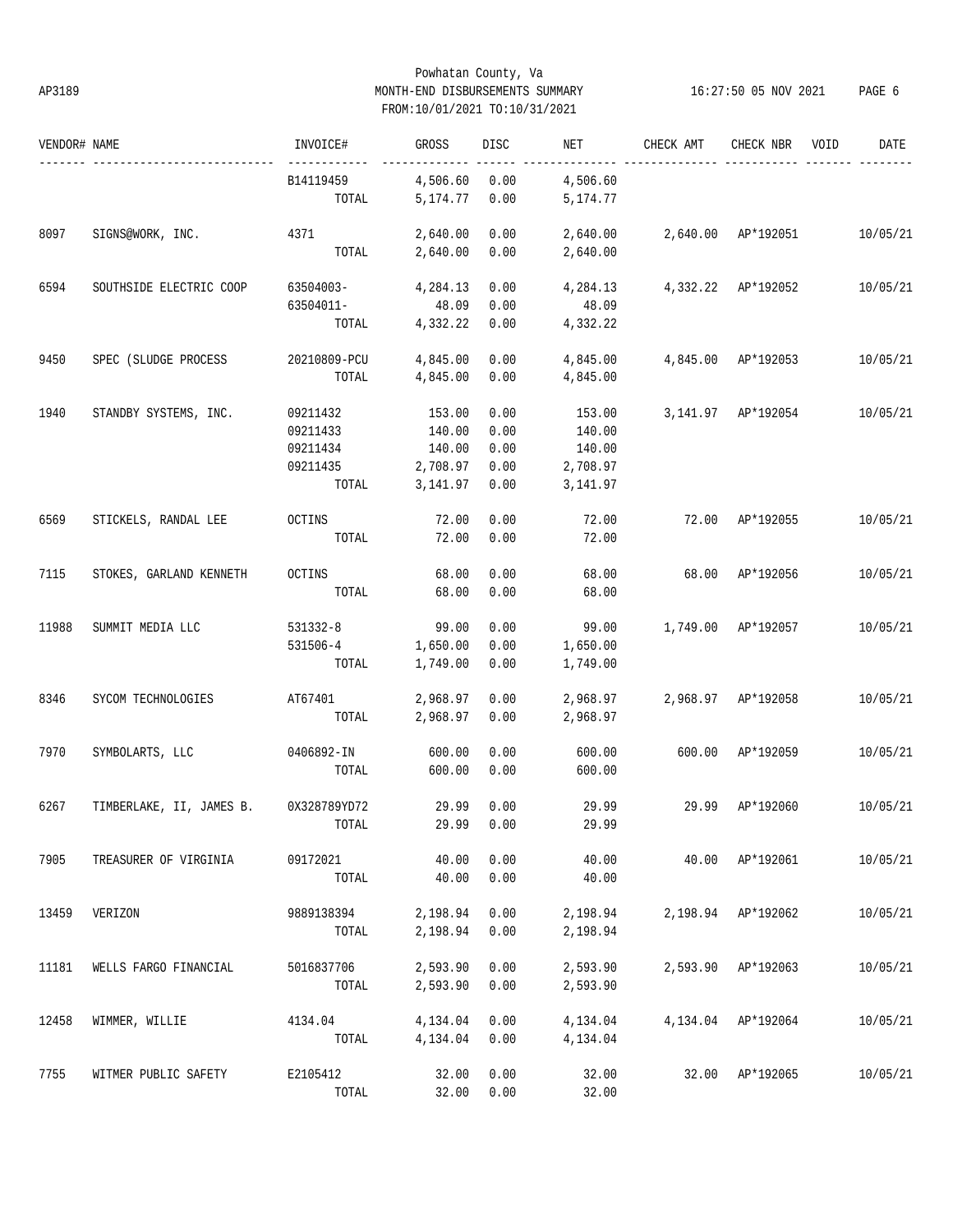# Powhatan County, Va AP3189 MONTH-END DISBURSEMENTS SUMMARY 16:27:50 05 NOV 2021 PAGE 7 FROM:10/01/2021 TO:10/31/2021

| VENDOR# NAME |                                           | INVOICE#                 | GROSS     | DISC | NET       | CHECK AMT                                | CHECK NBR | VOID | DATE     |
|--------------|-------------------------------------------|--------------------------|-----------|------|-----------|------------------------------------------|-----------|------|----------|
| 2080         | WOODCOCK, LYNN T.                         | -------------<br>OCTINS  | 108.00    | 0.00 | 108.00    | 108.00 AP*192066                         |           |      | 10/05/21 |
|              |                                           | TOTAL                    | 108.00    | 0.00 | 108.00    |                                          |           |      |          |
| 6175         | ADAMS OIL COMPANY, INC. 20786092021 41.70 |                          |           | 0.00 |           | 41.70 333.83 AP*192069 10/13/21          |           |      |          |
|              |                                           | 49400,50067 292.13       |           | 0.00 | 292.13    |                                          |           |      |          |
|              |                                           | TOTAL                    | 333.83    | 0.00 | 333.83    |                                          |           |      |          |
| 11434        | AGA JANITORIAL SOLUTIONS, L 3039          |                          | 772.00    | 0.00 | 772.00    | 772.00 AP*192070                         |           |      | 10/13/21 |
|              |                                           | TOTAL                    | 772.00    | 0.00 | 772.00    |                                          |           |      |          |
| 9183         | AIR, WATER & SOIL LABORATOR V21007350     |                          | 90.30     | 0.00 |           | 90.30 629.30 AP*192071                   |           |      | 10/13/21 |
|              |                                           | V21007366                | 133.60    | 0.00 | 133.60    |                                          |           |      |          |
|              |                                           | V21007418                | 40.00     | 0.00 | 40.00     |                                          |           |      |          |
|              |                                           | V21007419                | 40.00     | 0.00 | 40.00     |                                          |           |      |          |
|              |                                           | V21007488                | 111.80    | 0.00 | 111.80    |                                          |           |      |          |
|              |                                           | V21007510                | 133.60    | 0.00 | 133.60    |                                          |           |      |          |
|              |                                           | V21007597                | 40.00     | 0.00 | 40.00     |                                          |           |      |          |
|              |                                           | V21007598                | 40.00     | 0.00 | 40.00     |                                          |           |      |          |
|              |                                           | TOTAL                    | 629.30    | 0.00 | 629.30    |                                          |           |      |          |
|              | 13371 AMERICAN PEST MANAGEMENT, I 6621042 |                          | 129.60    | 0.00 | 129.60    | 129.60 AP*192072                         |           |      | 10/13/21 |
|              |                                           | TOTAL                    | 129.60    | 0.00 | 129.60    |                                          |           |      |          |
|              | 12849 AQUA VIRGINIA                       | 816682057552             | 170.99    | 0.00 |           | 170.99 347.82 AP*192073                  |           |      | 10/13/21 |
|              |                                           | 865383062083             | 176.83    | 0.00 | 176.83    |                                          |           |      |          |
|              |                                           | TOTAL                    | 347.82    | 0.00 | 347.82    |                                          |           |      |          |
| 7941         | BAKER & TAYLOR                            | 75024793SEPT 144.11      |           | 0.00 | 144.11    | 2,586.13 AP*192074 10/13/21              |           |      |          |
|              |                                           | L2114913SEPT 2,442.02    |           | 0.00 | 2,442.02  |                                          |           |      |          |
|              |                                           | TOTAL                    | 2,586.13  | 0.00 | 2,586.13  |                                          |           |      |          |
| 8668         | BANK OF AMERICA                           | 0310-AUG21               | 1,370.30  | 0.00 |           | 1,370.30  20,565.67  AP*192075  10/13/21 |           |      |          |
|              |                                           | 2154-AUG21               | 220.91    | 0.00 | 220.91    |                                          |           |      |          |
|              |                                           | 2973-AUG21               | 401.87    | 0.00 | 401.87    |                                          |           |      |          |
|              |                                           | 3118-AUG21               | 788.26    | 0.00 | 788.26    |                                          |           |      |          |
|              |                                           | 3212-AUG21               | 356.23    | 0.00 | 356.23    |                                          |           |      |          |
|              |                                           | 4596-AUG21 4,024.80 0.00 |           |      | 4,024.80  |                                          |           |      |          |
|              |                                           | 4821-AUG21               | 49.00     | 0.00 | 49.00     |                                          |           |      |          |
|              |                                           | 5170-AUG21               | 545.66    | 0.00 | 545.66    |                                          |           |      |          |
|              |                                           | 5680-AUG21               | 165.00    | 0.00 | 165.00    |                                          |           |      |          |
|              |                                           | 7130-AUG21               | 965.92    | 0.00 | 965.92    |                                          |           |      |          |
|              |                                           | 7170-AUG21               | 104.73    | 0.00 | 104.73    |                                          |           |      |          |
|              |                                           | 7374-AUG21               | 1,827.91  | 0.00 | 1,827.91  |                                          |           |      |          |
|              |                                           | 8775-AUG21               | 387.00    | 0.00 | 387.00    |                                          |           |      |          |
|              |                                           | 9051-AUG21               | 95.00     | 0.00 | 95.00     |                                          |           |      |          |
|              |                                           | 9163-AUG21               | 2,360.72  | 0.00 | 2,360.72  |                                          |           |      |          |
|              |                                           | 9212-AUG21               | 2,270.31  | 0.00 | 2,270.31  |                                          |           |      |          |
|              |                                           | 9856-AUG21               | 879.19    | 0.00 | 879.19    |                                          |           |      |          |
|              |                                           | AUGUST2021               | 3,448.28  | 0.00 | 3,448.28  |                                          |           |      |          |
|              |                                           | 7593-AUG21               | 304.58    | 0.00 | 304.58    |                                          |           |      |          |
|              |                                           | TOTAL                    | 20,565.67 | 0.00 | 20,565.67 |                                          |           |      |          |
| 8974         | BANK OF AMERICA                           | INVUS078651              | 2,827.00  | 0.00 | 2,827.00  | 2,827.00                                 | AP*192076 |      | 10/13/21 |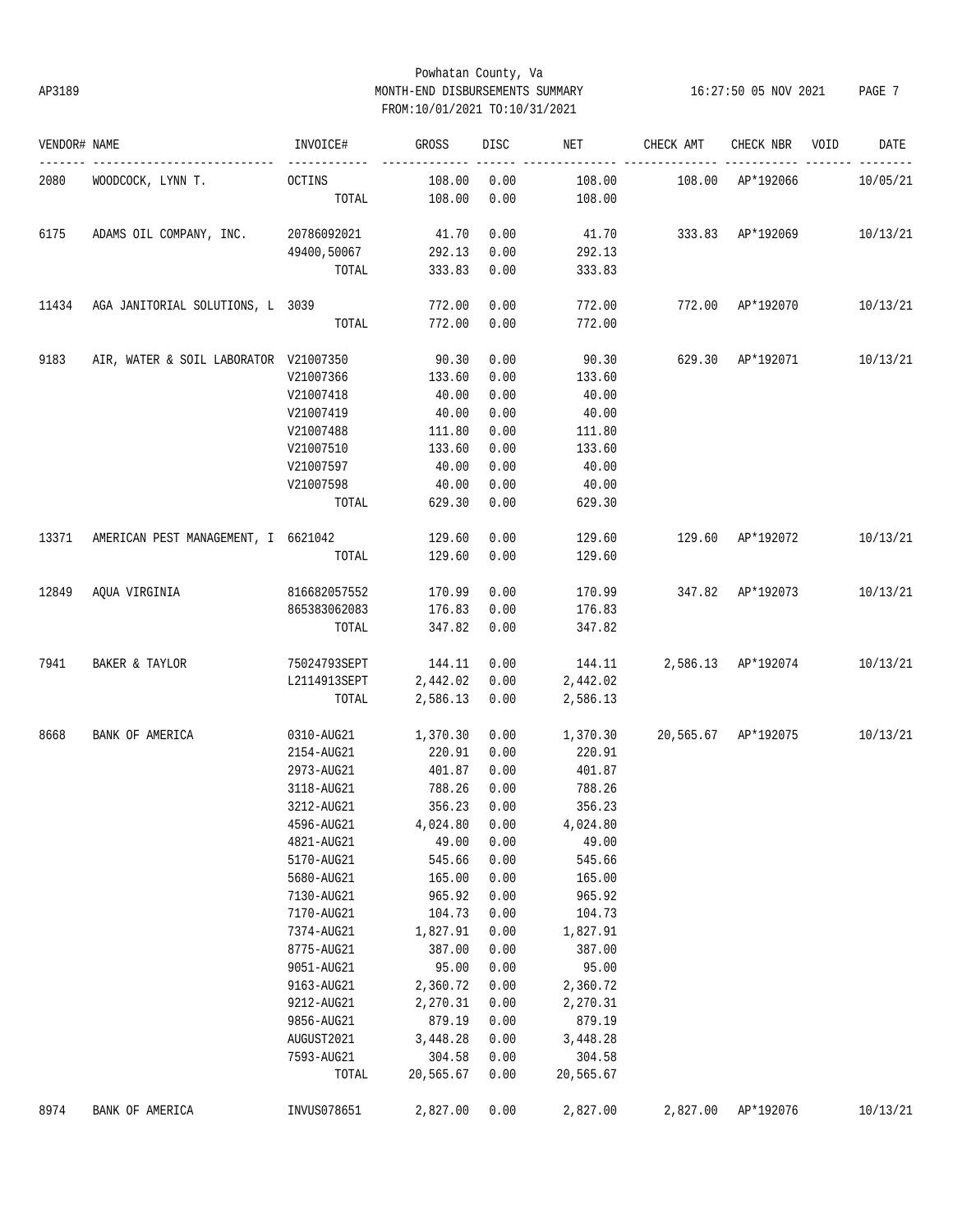# Powhatan County, Va AP3189 MONTH-END DISBURSEMENTS SUMMARY 16:27:50 05 NOV 2021 PAGE 8 FROM:10/01/2021 TO:10/31/2021

| VENDOR# NAME |                                      | INVOICE#    | GROSS          | DISC | NET       | CHECK AMT           | CHECK NBR          | VOID | DATE     |
|--------------|--------------------------------------|-------------|----------------|------|-----------|---------------------|--------------------|------|----------|
|              |                                      | TOTAL       | 2,827.00       | 0.00 | 2,827.00  |                     |                    |      |          |
| 13328        | BLACKSTONE AUDIO, INC                | 1246704     | 34.99          | 0.00 | 34.99     |                     | 34.99 AP*192077    |      | 10/13/21 |
|              |                                      | TOTAL       | 34.99          | 0.00 | 34.99     |                     |                    |      |          |
| 6655         | BLOSSMAN GAS COMPANIES, INC 18062343 |             | 13.08          | 0.00 | 13.08     | 220.31 AP*192078    |                    |      | 10/13/21 |
|              |                                      | 18110333    | 56.69          | 0.00 | 56.69     |                     |                    |      |          |
|              |                                      | 18110334    | 12.96          | 0.00 | 12.96     |                     |                    |      |          |
|              |                                      | 18181902    | 137.58         | 0.00 | 137.58    |                     |                    |      |          |
|              |                                      | TOTAL       | 220.31         | 0.00 | 220.31    |                     |                    |      |          |
| 8713         | BLUE RIDGE RESCUE SUPPLIERS 51725    |             | 4,731.90       | 0.00 | 4,731.90  | 8,429.55 AP*192079  |                    |      | 10/13/21 |
|              |                                      | 51733       | 3,697.65       | 0.00 | 3,697.65  |                     |                    |      |          |
|              |                                      |             |                |      |           |                     |                    |      |          |
|              |                                      | TOTAL       | 8,429.55       | 0.00 | 8,429.55  |                     |                    |      |          |
| 7831         | BOCZAR, CHRISTINE                    | 100821      | 213.50         | 0.00 | 213.50    | 213.50              | AP*192080          |      | 10/13/21 |
|              |                                      | TOTAL       | 213.50         | 0.00 | 213.50    |                     |                    |      |          |
| 7296         | BOUND TREE MEDICAL, LLC              | 84226285    | 29.40          | 0.00 | 29.40     |                     | 1,346.67 AP*192081 |      | 10/13/21 |
|              |                                      | 84226286    | 575.68         | 0.00 | 575.68    |                     |                    |      |          |
|              |                                      | 84232403    | 680.72         | 0.00 | 680.72    |                     |                    |      |          |
|              |                                      | 84234208    | 60.87          | 0.00 | 60.87     |                     |                    |      |          |
|              |                                      |             | TOTAL 1,346.67 | 0.00 | 1,346.67  |                     |                    |      |          |
|              | BRAME SPECIALTY CO INC               | 7676244     | 43.28          | 0.00 |           | 1,380.12 AP*192082  |                    |      | 10/13/21 |
| 13711        |                                      |             |                |      | 43.28     |                     |                    |      |          |
|              |                                      | 7676255     | 1,336.84       | 0.00 | 1,336.84  |                     |                    |      |          |
|              |                                      | TOTAL       | 1,380.12       | 0.00 | 1,380.12  |                     |                    |      |          |
| 10665        | BROWN EDWARDS & COMPANY LLP 1304417  |             | 10,000.00      | 0.00 | 10,000.00 | 10,000.00 AP*192083 |                    |      | 10/13/21 |
|              |                                      | TOTAL       | 10,000.00      | 0.00 | 10,000.00 |                     |                    |      |          |
| 11439        | BUSINESS CARD                        | 0168-SEPT21 | 1,642.86       | 0.00 | 1,642.86  | 1,642.86 AP*192084  |                    |      | 10/13/21 |
|              |                                      | TOTAL       | 1,642.86       | 0.00 | 1,642.86  |                     |                    |      |          |
| 11610        | BUSINESS CARD                        | 5719-SEPT21 | 2,013.31       | 0.00 | 2,013.31  |                     | 2,013.31 AP*192085 |      | 10/13/21 |
|              |                                      | TOTAL       | 2,013.31       | 0.00 | 2,013.31  |                     |                    |      |          |
| 11611        | BUSINESS CARD                        | 3423-SEPT21 | 863.08         | 0.00 | 863.08    |                     | 863.08 AP*192086   |      | 10/13/21 |
|              |                                      | TOTAL       | 863.08         | 0.00 | 863.08    |                     |                    |      |          |
|              |                                      |             |                |      |           |                     |                    |      | 10/13/21 |
| 12919        | BUSINESS CARD                        | 6145-SEPT21 | 3,103.48       | 0.00 | 3,103.48  |                     | 3,103.48 AP*192087 |      |          |
|              |                                      | TOTAL       | 3,103.48       | 0.00 | 3,103.48  |                     |                    |      |          |
| 4713         | CABLESANDKITS.COM                    | 529426      | 5,699.92       | 0.00 | 5,699.92  |                     | 6,166.12 AP*192088 |      | 10/13/21 |
|              |                                      | 529957      | 466.20         | 0.00 | 466.20    |                     |                    |      |          |
|              |                                      | TOTAL       | 6,166.12       | 0.00 | 6,166.12  |                     |                    |      |          |
| 8723         | CAS SEVERN                           | 3006225     | 1,063.64       | 0.00 | 1,063.64  |                     | 1,063.64 AP*192089 |      | 10/13/21 |
|              |                                      | TOTAL       | 1,063.64       | 0.00 | 1,063.64  |                     |                    |      |          |
| 540          | CENTRAL VIRGINIA WASTE MANA 26896_1  |             | 87.90          | 0.00 | 87.90     |                     | 178.44 AP*192090   |      | 10/13/21 |
|              |                                      | 26987.      | 90.54          | 0.00 | 90.54     |                     |                    |      |          |
|              |                                      | TOTAL       | 178.44         | 0.00 | 178.44    |                     |                    |      |          |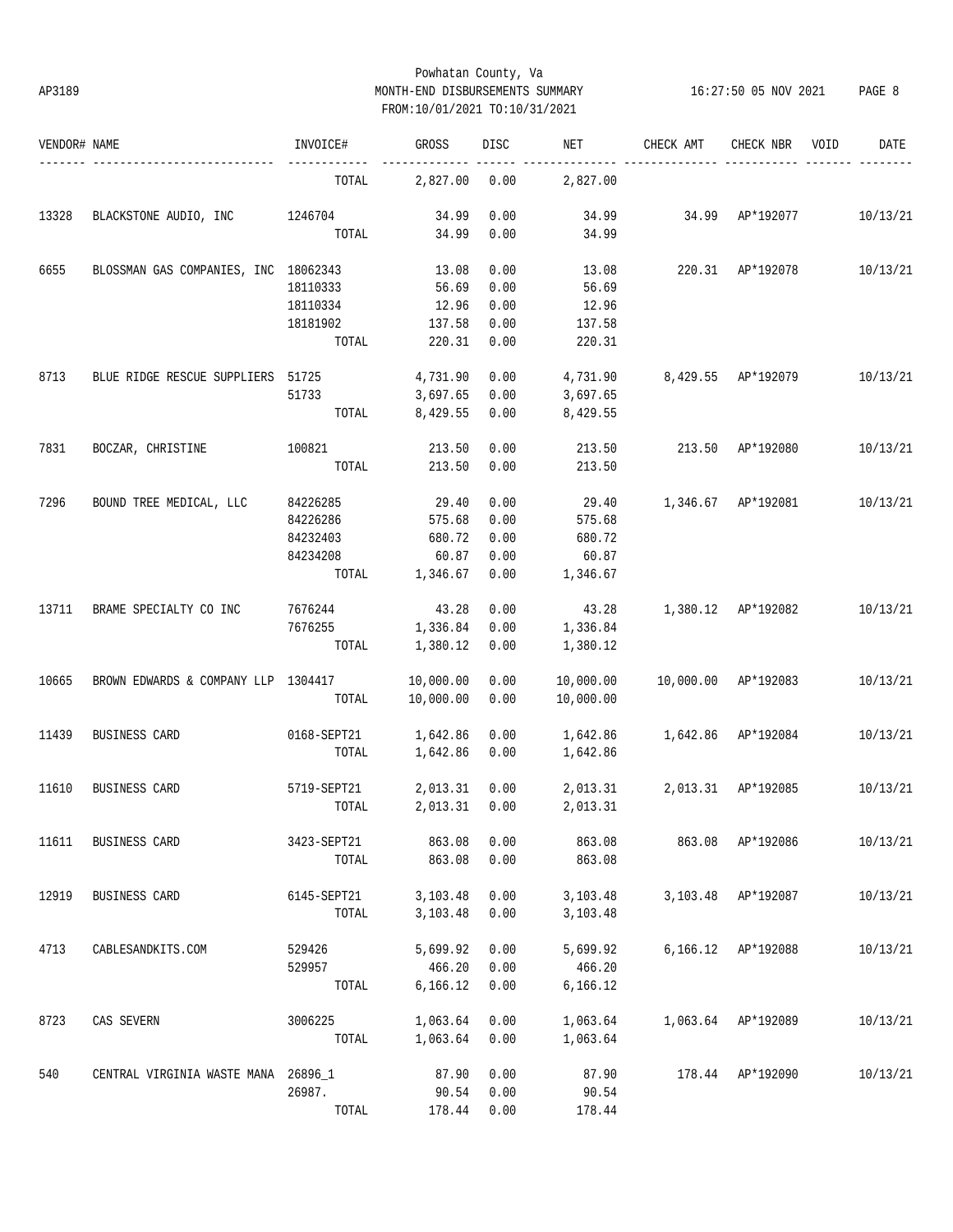# Powhatan County, Va AP3189 MONTH-END DISBURSEMENTS SUMMARY 16:27:50 05 NOV 2021 PAGE 9 FROM:10/01/2021 TO:10/31/2021

| VENDOR# NAME |                                        | INVOICE#     | GROSS     | DISC | NET                           | CHECK AMT                     | CHECK NBR          | VOID | DATE     |
|--------------|----------------------------------------|--------------|-----------|------|-------------------------------|-------------------------------|--------------------|------|----------|
| 10485        | CHESTERFIELD FIRE & EMS                | 500.00       | 500.00    | 0.00 | 500.00                        | 500.00 AP*192091              |                    |      | 10/13/21 |
|              |                                        | TOTAL        | 500.00    | 0.00 | 500.00                        |                               |                    |      |          |
| 4709         | CLAY STREET BUILDERS                   | 391-2021     | 2,137.50  | 0.00 | 2,137.50  2,137.50  AP*192092 |                               |                    |      | 10/13/21 |
|              |                                        | TOTAL        | 2,137.50  | 0.00 | 2,137.50                      |                               |                    |      |          |
| 33130        | COUNTY OF HENRICO DEPT OF F 205620     |              | 21,939.60 | 0.00 |                               | 21,939.60 21,939.60 AP*192093 |                    |      | 10/13/21 |
|              |                                        | TOTAL        | 21,939.60 | 0.00 | 21,939.60                     |                               |                    |      |          |
| 7392         | DEEP CREEK VOLUNTEER FIRE C 10/21-RENT |              | 2,758.35  | 0.00 |                               |                               |                    |      | 10/13/21 |
|              |                                        | TOTAL        | 2,758.35  | 0.00 | 2,758.35                      |                               |                    |      |          |
| 6240         | DIAMOND SPRINGS WATER, INC             | 000180060    | 23.95     | 0.00 | 23.95                         | 88.23 AP*192095               |                    |      | 10/13/21 |
|              |                                        | 0001807507   | 14.98     | 0.00 | 14.98                         |                               |                    |      |          |
|              |                                        | 0001807511   | 13.98     | 0.00 | 13.98                         |                               |                    |      |          |
|              |                                        | 0001821932   | 11.95     | 0.00 | 11.95                         |                               |                    |      |          |
|              |                                        | 011342-08-21 | 23.37     | 0.00 | 23.37                         |                               |                    |      |          |
|              |                                        | TOTAL        | 88.23     | 0.00 | 88.23                         |                               |                    |      |          |
| 860          | DOMINION ENERGY VIRGINIA               | 122166783310 | 267.44    | 0.00 | 267.44                        | 4,173.55 AP*192096            |                    |      | 10/13/21 |
|              |                                        | 2346327501-  | 1,891.86  | 0.00 | 1,891.86                      |                               |                    |      |          |
|              |                                        | 325444024510 | 259.64    | 0.00 | 259.64                        |                               |                    |      |          |
|              |                                        | 406203539110 | 375.18    | 0.00 | 375.18                        |                               |                    |      |          |
|              |                                        | 416568092910 | 128.58    | 0.00 | 128.58                        |                               |                    |      |          |
|              |                                        | 508065449310 | 265.82    | 0.00 | 265.82                        |                               |                    |      |          |
|              |                                        | 621178981010 | 131.54    | 0.00 | 131.54                        |                               |                    |      |          |
|              |                                        | 7765134072-9 | 641.55    | 0.00 | 641.55                        |                               |                    |      |          |
|              |                                        | 800937057110 | 106.24    | 0.00 | 106.24                        |                               |                    |      |          |
|              |                                        | 920622775410 | 105.70    | 0.00 | 105.70                        |                               |                    |      |          |
|              |                                        | TOTAL        | 4,173.55  | 0.00 | 4,173.55                      |                               |                    |      |          |
|              |                                        |              |           |      |                               | 52,419.35 52,419.35 AP*192097 |                    |      | 10/13/21 |
| 6510         | EMERGENCY SERVICES SOLUTION 523        |              | 52,419.35 | 0.00 |                               |                               |                    |      |          |
|              |                                        | TOTAL        | 52,419.35 | 0.00 | 52,419.35                     |                               |                    |      |          |
| 9639         | EMS MANAGEMENT & CONSULTANT 044076     |              | 2,456.32  | 0.00 | 2,456.32 2,456.32 AP*192098   |                               |                    |      | 10/13/21 |
|              |                                        |              |           |      | TOTAL 2,456.32 0.00 2,456.32  |                               |                    |      |          |
| 6074         | EVIDENT, INC.                          | 181824A      | 104.00    | 0.00 | 104.00                        | 574.87 AP*192099              |                    |      | 10/13/21 |
|              |                                        | 184181A      | 470.87    | 0.00 | 470.87                        |                               |                    |      |          |
|              |                                        | TOTAL        | 574.87    | 0.00 | 574.87                        |                               |                    |      |          |
| 6666         | FINE CREEK FIRE DEPT                   | 10/21-RENT   | 3,278.00  | 0.00 | 3,278.00                      |                               | 3,278.00 AP*192100 |      | 10/13/21 |
|              |                                        | TOTAL        | 3,278.00  | 0.00 | 3,278.00                      |                               |                    |      |          |
| 12905        | GALLS, LLC                             | 019272668    | 185.00    | 0.00 | 185.00                        |                               | 2,205.78 AP*192101 |      | 10/13/21 |
|              |                                        | 019350465    | 175.18    | 0.00 | 175.18                        |                               |                    |      |          |
|              |                                        | 019390405    | 182.96    | 0.00 | 182.96                        |                               |                    |      |          |
|              |                                        | 019395278    | 322.94    | 0.00 | 322.94                        |                               |                    |      |          |
|              |                                        | 019395279    | 343.23    | 0.00 | 343.23                        |                               |                    |      |          |
|              |                                        | 019395280    | 114.34    | 0.00 | 114.34                        |                               |                    |      |          |
|              |                                        | 019395281    | 114.63    | 0.00 | 114.63                        |                               |                    |      |          |
|              |                                        | 019396673    | 92.50     | 0.00 | 92.50                         |                               |                    |      |          |
|              |                                        |              |           |      |                               |                               |                    |      |          |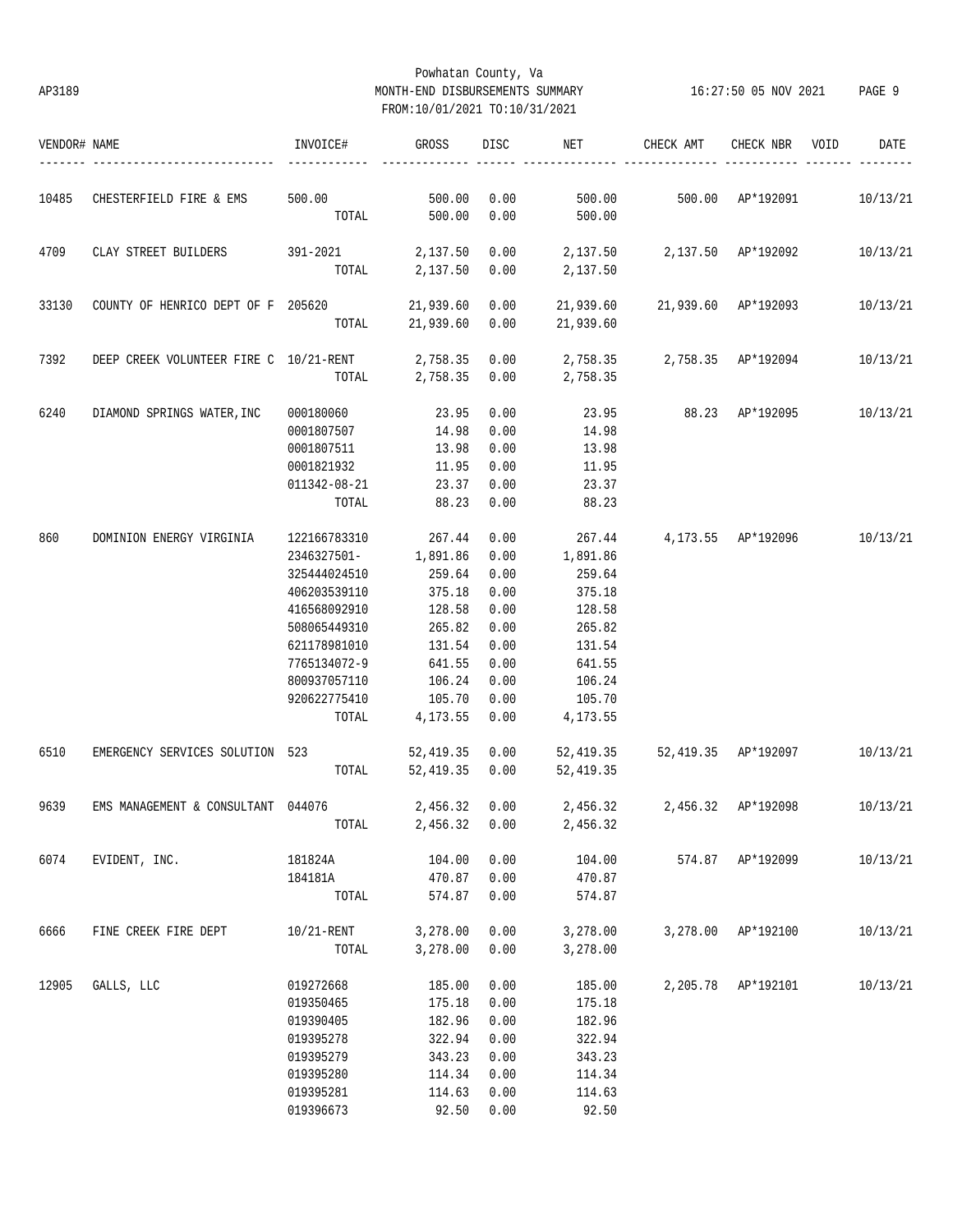# Powhatan County, Va AP3189 MONTH-END DISBURSEMENTS SUMMARY 16:27:50 05 NOV 2021 PAGE 10 FROM:10/01/2021 TO:10/31/2021

| VENDOR# NAME |                                             | INVOICE#                  | GROSS     | DISC       | NET       | CHECK AMT          | CHECK NBR           | VOID | DATE     |
|--------------|---------------------------------------------|---------------------------|-----------|------------|-----------|--------------------|---------------------|------|----------|
|              |                                             | ------------<br>019406449 | 675.00    | 0.00       | 675.00    |                    |                     |      |          |
|              |                                             | TOTAL                     | 2,205.78  | 0.00       | 2,205.78  |                    |                     |      |          |
| 10294        | GOOCHLAND-POWHATAN CSB                      | 12                        | 825.00    | 0.00       | 825.00    |                    | 825.00 AP*192102    |      | 10/13/21 |
|              |                                             | TOTAL                     | 825.00    | 0.00       | 825.00    |                    |                     |      |          |
| 6013         | GRAINGER                                    | 9061533270                | 171.88    | 0.00       | 171.88    |                    | 187.21 AP*192103    |      | 10/13/21 |
|              |                                             | 9062618567                | 15.33     | 0.00       | 15.33     |                    |                     |      |          |
|              |                                             | TOTAL                     | 187.21    | 0.00       | 187.21    |                    |                     |      |          |
| 12508        | HEALTH EQUITY INC                           | 8A2YCXV                   | 165.75    | 0.00       | 165.75    |                    | 930.75 AP*192104    |      | 10/13/21 |
|              |                                             | T2Q92CO                   | 765.00    | 0.00       | 765.00    |                    |                     |      |          |
|              |                                             | TOTAL                     | 930.75    | 0.00       | 930.75    |                    |                     |      |          |
|              |                                             |                           |           |            |           |                    |                     |      |          |
| 120          | JAMES RIVER AIR CONDITIONIN C242550         |                           | 7,217.00  | 0.00       | 7,217.00  |                    | 14,922.78 AP*192105 |      | 10/13/21 |
|              |                                             | C242551                   | 1,125.00  | 0.00       | 1,125.00  |                    |                     |      |          |
|              |                                             | C242616                   | 6,580.78  | 0.00       | 6,580.78  |                    |                     |      |          |
|              |                                             | TOTAL                     | 14,922.78 | 0.00       | 14,922.78 |                    |                     |      |          |
| 13527        | L3HARRIS TECHNOLOGIES, INC. 93375844 970.00 |                           |           | 0.00       | 970.00    |                    | 970.00 AP*192106    |      | 10/13/21 |
|              |                                             | TOTAL                     | 970.00    | 0.00       | 970.00    |                    |                     |      |          |
|              |                                             |                           |           |            |           |                    |                     |      |          |
| 6672         | MACON FIRE DEPARTMENT                       | $10/21$ -RENT             | 2,492.00  | 0.00       | 2,492.00  | 2,492.00 AP*192107 |                     |      | 10/13/21 |
|              |                                             | TOTAL                     | 2,492.00  | 0.00       | 2,492.00  |                    |                     |      |          |
| 9552         | MANSFIELD OIL COMPANY                       | SQLDC-711276              | 50.29     | 0.00       | 50.29     |                    | 50.29 AP*192108     |      | 10/13/21 |
|              |                                             | TOTAL                     | 50.29     | 0.00       | 50.29     |                    |                     |      |          |
| 11840        | MCI COMM SERVICE                            | 2DG98147SEPT              | 35.29     | 0.00       | 35.29     |                    | 35.29 AP*192109     |      | 10/13/21 |
|              |                                             | TOTAL                     | 35.29     | 0.00       | 35.29     |                    |                     |      |          |
|              |                                             |                           |           |            |           |                    |                     |      |          |
| 13176        | MIDWEST TAPE, LLC                           | 501046527                 | 18.74     | 0.00       | 18.74     |                    | 337.34 AP*192110    |      | 10/13/21 |
|              |                                             | 501054682                 | 26.24     | 0.00       | 26.24     |                    |                     |      |          |
|              |                                             | 501081526                 | 292.36    | 0.00       | 292.36    |                    |                     |      |          |
|              |                                             | TOTAL                     | 337.34    | 0.00       | 337.34    |                    |                     |      |          |
|              | 12274 MITEL CLOUD SERVICES, INC             | 37710090                  |           | 39.76 0.00 | 39.76     |                    | 39.76 AP*192111     |      | 10/13/21 |
|              |                                             | TOTAL                     | 39.76     | 0.00       | 39.76     |                    |                     |      |          |
| 6610         | MO-JOHNS SANITATION                         | 140594                    | 103.00    | 0.00       | 103.00    |                    | 3,546.00 AP*192112  |      | 10/13/21 |
|              |                                             | 140595                    | 231.00    | 0.00       | 231.00    |                    |                     |      |          |
|              |                                             | 140596                    | 103.00    | 0.00       | 103.00    |                    |                     |      |          |
|              |                                             | 140597                    | 231.00    | 0.00       | 231.00    |                    |                     |      |          |
|              |                                             | 140598                    | 103.00    | 0.00       | 103.00    |                    |                     |      |          |
|              |                                             | 140599                    | 128.00    | 0.00       | 128.00    |                    |                     |      |          |
|              |                                             | 140600                    | 103.00    | 0.00       | 103.00    |                    |                     |      |          |
|              |                                             | 140601                    | 103.00    | 0.00       | 103.00    |                    |                     |      |          |
|              |                                             | 140602                    | 103.00    | 0.00       | 103.00    |                    |                     |      |          |
|              |                                             | 140603                    | 231.00    | 0.00       | 231.00    |                    |                     |      |          |
|              |                                             | 140604                    | 103.00    | 0.00       | 103.00    |                    |                     |      |          |
|              |                                             | 140605                    | 128.00    | 0.00       | 128.00    |                    |                     |      |          |
|              |                                             | 140606                    | 103.00    | 0.00       | 103.00    |                    |                     |      |          |
|              |                                             | 141431                    | 103.00    | 0.00       | 103.00    |                    |                     |      |          |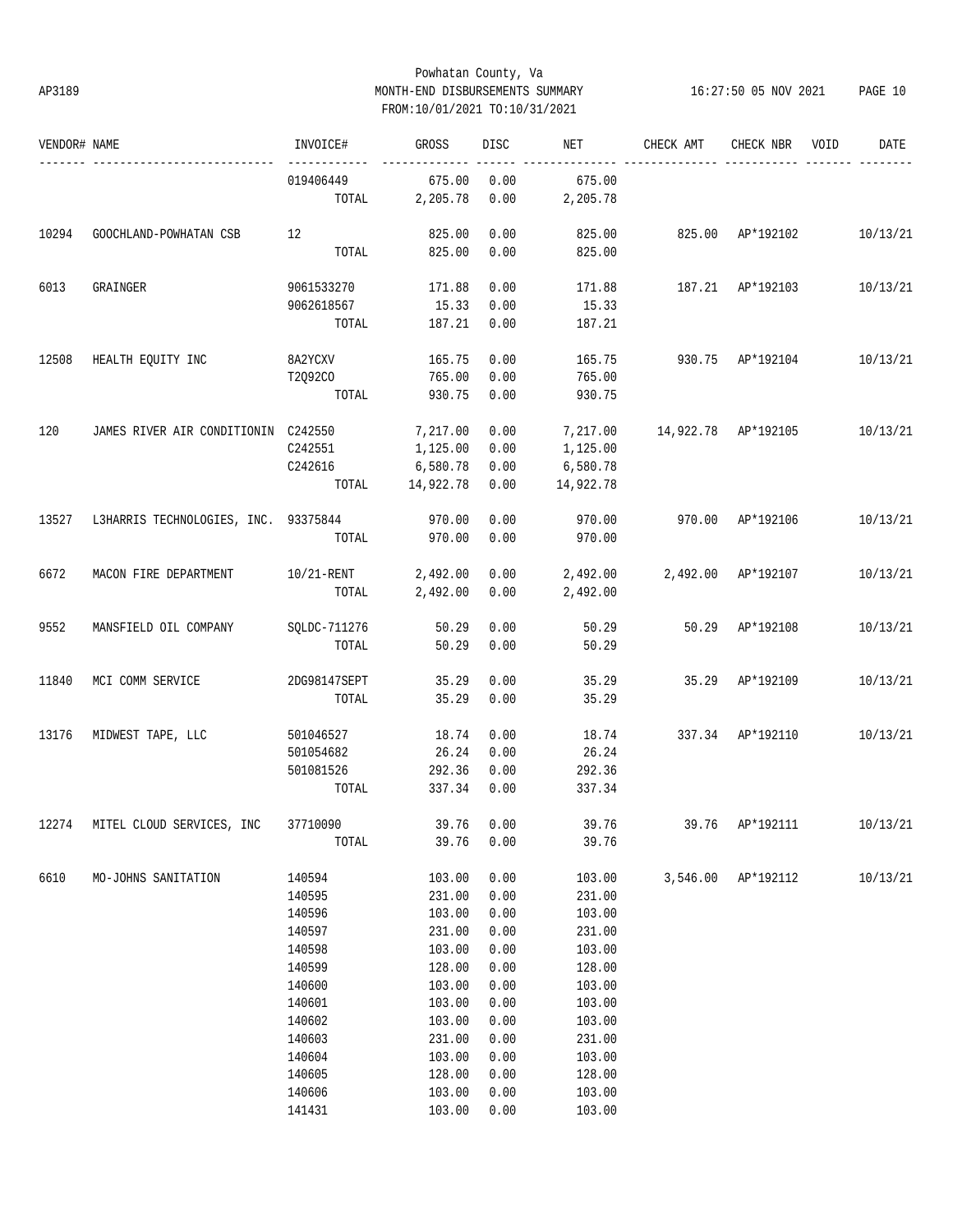# Powhatan County, Va AP3189 MONTH-END DISBURSEMENTS SUMMARY 16:27:50 05 NOV 2021 PAGE 11 FROM:10/01/2021 TO:10/31/2021

| VENDOR# NAME |                                        | INVOICE#             | GROSS          | DISC | NET      | CHECK AMT                 | CHECK NBR        | VOID | DATE     |
|--------------|----------------------------------------|----------------------|----------------|------|----------|---------------------------|------------------|------|----------|
|              |                                        | 141432               | 231.00         | 0.00 | 231.00   |                           |                  |      |          |
|              |                                        | 141433               | 103.00         | 0.00 | 103.00   |                           |                  |      |          |
|              |                                        | 141434               | 231.00         | 0.00 | 231.00   |                           |                  |      |          |
|              |                                        | 141435               | 103.00         | 0.00 | 103.00   |                           |                  |      |          |
|              |                                        | 141436               | 128.00         | 0.00 | 128.00   |                           |                  |      |          |
|              |                                        | 141437               | 103.00         | 0.00 | 103.00   |                           |                  |      |          |
|              |                                        | 141438               | 103.00         | 0.00 | 103.00   |                           |                  |      |          |
|              |                                        | 141439               | 103.00         | 0.00 | 103.00   |                           |                  |      |          |
|              |                                        | 141440               | 231.00         | 0.00 | 231.00   |                           |                  |      |          |
|              |                                        | 141441               | 103.00         | 0.00 | 103.00   |                           |                  |      |          |
|              |                                        | 141442               | 128.00         | 0.00 | 128.00   |                           |                  |      |          |
|              |                                        | 141443               | 103.00         | 0.00 | 103.00   |                           |                  |      |          |
|              |                                        | TOTAL                | 3,546.00       | 0.00 | 3,546.00 |                           |                  |      |          |
| 6725         | MOSLOW WOOD PRODUCTS, INC              | 0147593-IN           | 245.00         | 0.00 | 245.00   |                           | 245.00 AP*192113 |      | 10/13/21 |
|              |                                        | TOTAL                | 245.00         | 0.00 | 245.00   |                           |                  |      |          |
| 7297         | NAFECO, INC.                           | 1106078              | 417.98         | 0.00 |          | 417.98  417.98  AP*192114 |                  |      | 10/13/21 |
|              |                                        | TOTAL                | 417.98         | 0.00 | 417.98   |                           |                  |      |          |
| 11987        | NEWCOMBS RENOVATIONS LLC               | 1639                 | 130.00         | 0.00 | 130.00   | 130.00 AP*192115          |                  |      | 10/13/21 |
|              |                                        | TOTAL                | 130.00         | 0.00 | 130.00   |                           |                  |      |          |
|              |                                        |                      |                |      |          |                           |                  |      |          |
| 9281         | OVERDRIVE, INC.                        | 01369CO21404         | 77.06          | 0.00 |          | 77.06 1,355.81 AP*192116  |                  |      | 10/13/21 |
|              |                                        | 01369CO21406         | 213.75         | 0.00 | 213.75   |                           |                  |      |          |
|              |                                        | 01369CO21410         | 65.00          | 0.00 | 65.00    |                           |                  |      |          |
|              |                                        | $H-0077042$ 1,000.00 |                | 0.00 | 1,000.00 |                           |                  |      |          |
|              |                                        |                      | TOTAL 1,355.81 | 0.00 | 1,355.81 |                           |                  |      |          |
| 1250         | POWHATAN AUTO & TRACTOR PAR 654988     |                      | 14.49          | 0.00 | 14.49    | 133.46 AP*192117          |                  |      | 10/13/21 |
|              |                                        | 655706               | 69.93          | 0.00 | 69.93    |                           |                  |      |          |
|              |                                        | 656839               | 32.48          | 0.00 | 32.48    |                           |                  |      |          |
|              |                                        | 657049               | 4.58           | 0.00 | 4.58     |                           |                  |      |          |
|              |                                        | 659174               | 11.98          | 0.00 | 11.98    |                           |                  |      |          |
|              |                                        | TOTAL                | 133.46         | 0.00 | 133.46   |                           |                  |      |          |
| 5050         | POWHATAN LOCK SERVICES                 | $2101\_1$            | 57.50 0.00     |      | 57.50    |                           | 57.50 AP*192118  |      | 10/13/21 |
|              |                                        | TOTAL                | 57.50          | 0.00 | 57.50    |                           |                  |      |          |
| 6765         | POWHATAN VOLUNTEER RESCUE S 10/21-RENT |                      | 4,300.50       | 0.00 | 4,300.50 | 4,300.50                  | AP*192119        |      | 10/13/21 |
|              |                                        | TOTAL                | 4,300.50       | 0.00 | 4,300.50 |                           |                  |      |          |
| 12340        | PRICE SUPPLY COMPANY, INC              | 2109-117012          | 408.69         | 0.00 | 408.69   | 1,218.32                  | AP*192120        |      | 10/13/21 |
|              |                                        | 2109-117014          | 809.63         | 0.00 | 809.63   |                           |                  |      |          |
|              |                                        | TOTAL                | 1,218.32       | 0.00 | 1,218.32 |                           |                  |      |          |
| 620          | R.C. GOODWYN & SONS, INC               | 0975375              | 3.99           | 0.00 | 3.99     | 54.78                     | AP*192121        |      | 10/13/21 |
|              |                                        | 0979377              | 22.36          | 0.00 | 22.36    |                           |                  |      |          |
|              |                                        | 0979700              | 6.79           | 0.00 | 6.79     |                           |                  |      |          |
|              |                                        | 0979806              | 21.64          | 0.00 | 21.64    |                           |                  |      |          |
|              |                                        | TOTAL                | 54.78          | 0.00 | 54.78    |                           |                  |      |          |
| 10446        | R. E. MICHEL COMPANY INC               | 58737600             | 59.22          | 0.00 | 59.22    | 59.22                     | AP*192122        |      | 10/13/21 |
|              |                                        |                      |                |      |          |                           |                  |      |          |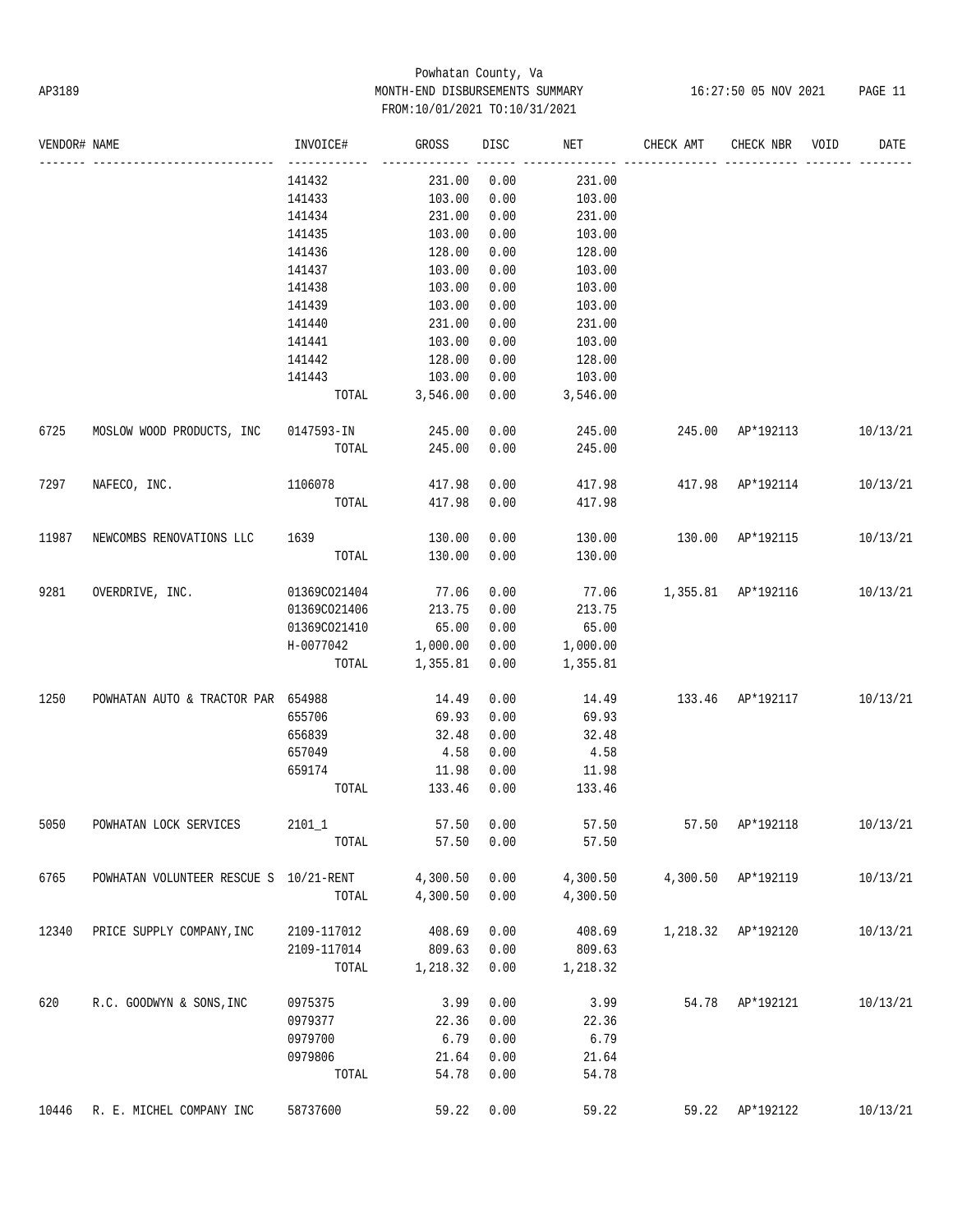# Powhatan County, Va AP3189 MONTH-END DISBURSEMENTS SUMMARY 16:27:50 05 NOV 2021 PAGE 12 FROM:10/01/2021 TO:10/31/2021

| VENDOR# NAME |                                        | INVOICE#     | GROSS               | <b>DISC</b> | NET                          | CHECK AMT                       | CHECK NBR                              | VOID | DATE     |
|--------------|----------------------------------------|--------------|---------------------|-------------|------------------------------|---------------------------------|----------------------------------------|------|----------|
|              |                                        | TOTAL        | 59.22               | 0.00        | 59.22                        |                                 |                                        |      |          |
| 13979        | READ'S UNIFORMS, LLC                   | 89583-99     | 351.52              | 0.00        | 351.52                       | 351.52 AP*192123                |                                        |      | 10/13/21 |
|              |                                        | TOTAL        | 351.52              | 0.00        | 351.52                       |                                 |                                        |      |          |
| 7325         | RICHMOND OXYGEN CO.                    | 373989       | 553.50              | 0.00        | 553.50                       |                                 | 553.50 AP*192124                       |      | 10/13/21 |
|              |                                        | TOTAL        | 553.50              | 0.00        | 553.50                       |                                 |                                        |      |          |
| 12509        | RICHMOND SUBURBAN NEWS                 | 3267052      | 655.00              | 0.00        | 655.00                       |                                 | 884.75 AP*192125                       |      | 10/13/21 |
|              |                                        | I0001258713- | 229.75              | 0.00        | 229.75                       |                                 |                                        |      |          |
|              |                                        | TOTAL        | 884.75              | 0.00        | 884.75                       |                                 |                                        |      |          |
| 12958        | RIVER RUN ANIMAL HOSPITAL              | 441058       | 65.28               | 0.00        | 65.28                        | 65.28                           | AP*192126                              |      | 10/13/21 |
|              |                                        | TOTAL        | 65.28               | 0.00        | 65.28                        |                                 |                                        |      |          |
| 12510        | SALERNO, ROXANNE                       | 10.7.2021.MI | 282.73              | 0.00        | 282.73                       | 282.73                          | AP*192127                              |      | 10/13/21 |
|              |                                        | TOTAL        | 282.73              | 0.00        | 282.73                       |                                 |                                        |      |          |
| 11800        | SCHARDEIN, BRET                        | JULY-SEPT202 | 186.54              | 0.00        | 186.54                       |                                 | 186.54 AP*192128                       |      | 10/13/21 |
|              |                                        | TOTAL        | 186.54              | 0.00        | 186.54                       |                                 |                                        |      |          |
| 6921         | SEA-CLEAR AQUARIUM RENTALS, 7676       |              | 80.00               | 0.00        | 80.00                        | 80.00                           | AP*192129                              |      | 10/13/21 |
|              |                                        | TOTAL        | 80.00               | 0.00        | 80.00                        |                                 |                                        |      |          |
|              |                                        |              |                     |             |                              |                                 |                                        |      |          |
| 8654         | SEAY'S TOWING                          | 224-218      | 125.00              | 0.00        | 125.00                       |                                 | 125.00 AP*192130                       |      | 10/13/21 |
|              |                                        | TOTAL        | 125.00              | 0.00        | 125.00                       |                                 |                                        |      |          |
| 7750         | SHEEHY FORD AUTO STORES                | 1327         | 34,656.80           | 0.00        | 34,656.80                    | 34,656.80 AP*192131             |                                        |      | 10/13/21 |
|              |                                        | TOTAL        | 34,656.80           | 0.00        | 34,656.80                    |                                 |                                        |      |          |
| 7750         | SHEEHY FORD AUTO STORES                | 1327         | 34,656.80           | 0.00        | 34,656.80                    |                                 | $-34,656.80$ AP*192131*V VOID 10/13/21 |      |          |
|              |                                        | TOTAL        | 34,656.80           | 0.00        | 34,656.80                    |                                 |                                        |      |          |
| 7157         | SHORES COLLISION, INC.                 | 21-14155     | 169.83              | 0.00        | 169.83                       |                                 | 2,199.56 AP*192132                     |      | 10/13/21 |
|              |                                        | 21-14185     | 676.73              | 0.00        | 676.73                       |                                 |                                        |      |          |
|              |                                        | 21-14316     | 1,353.00            | 0.00        | 1,353.00                     |                                 |                                        |      |          |
|              |                                        |              | TOTAL 2,199.56 0.00 |             | 2,199.56                     |                                 |                                        |      |          |
| 12283        | SMARTSITES                             | 141951       | 1,125.00            | 0.00        |                              | 1,125.00   1,125.00   AP*192133 |                                        |      | 10/13/21 |
|              |                                        | TOTAL        | 1,125.00            | 0.00        | 1,125.00                     |                                 |                                        |      |          |
| 1320         | SOUTHERN POLICE                        | 245.00       | 245.00              | 0.00        | 245.00                       |                                 | 245.00 AP*192134                       |      | 10/13/21 |
|              |                                        | TOTAL        | 245.00              | 0.00        | 245.00                       |                                 |                                        |      |          |
| 4675         | TESLA ENERGY OPERATIONS, IN 338-2021   |              | 582.44              | 0.00        | 582.44                       |                                 | 582.44 AP*192135                       |      | 10/13/21 |
|              |                                        | TOTAL        | 582.44 0.00         |             | 582.44                       |                                 |                                        |      |          |
|              |                                        |              |                     |             |                              |                                 |                                        |      |          |
| 7450         | THOMSON REUTERS - WEST PAYM 845104132  |              | 138.68              | 0.00        | 138.68                       | 138.68 AP*192136                |                                        |      | 10/13/21 |
|              |                                        | TOTAL        | 138.68              | 0.00        | 138.68                       |                                 |                                        |      |          |
| 6506         | THYSSENKRUPP ELEVATOR CORPO 3006167608 |              | 2,500.40            | 0.00        |                              | 2,500.40 2,500.40 AP*192137     |                                        |      | 10/13/21 |
|              |                                        |              |                     |             | TOTAL 2,500.40 0.00 2,500.40 |                                 |                                        |      |          |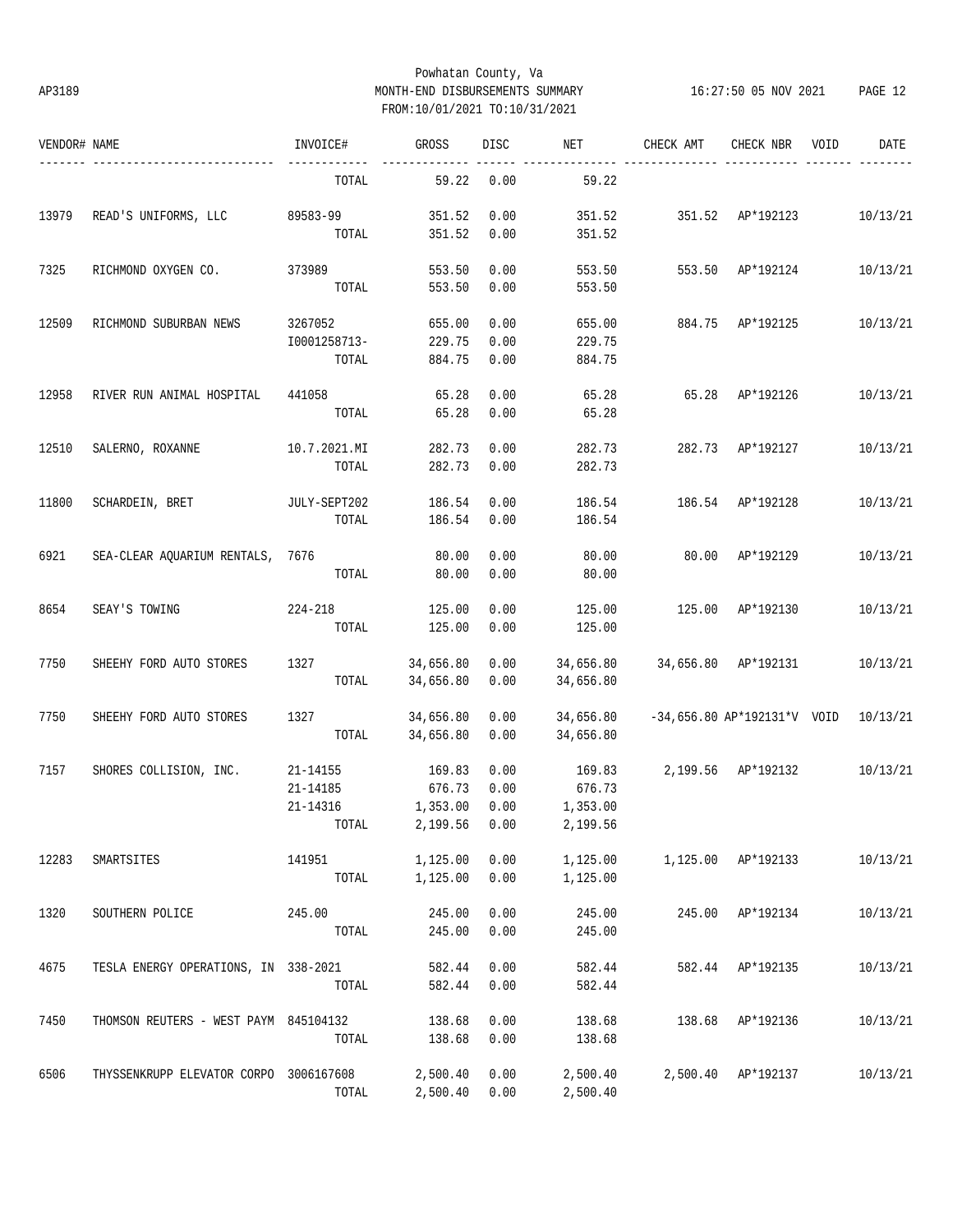# Powhatan County, Va AP3189 MONTH-END DISBURSEMENTS SUMMARY 16:27:50 05 NOV 2021 PAGE 13 FROM:10/01/2021 TO:10/31/2021

| VENDOR# NAME |                                          | INVOICE#             | GROSS               | DISC | NET                                                        | CHECK AMT                 | CHECK NBR VOID     | DATE     |
|--------------|------------------------------------------|----------------------|---------------------|------|------------------------------------------------------------|---------------------------|--------------------|----------|
|              | 11006 TRACTOR SUPPLY CREDIT              | 200976673            | 67.99               | 0.00 | 67.99                                                      |                           | 67.99 AP*192138    | 10/13/21 |
|              |                                          | TOTAL                | 67.99               | 0.00 | 67.99                                                      |                           |                    |          |
| 6501         | TREASURER OF VIRGINIA                    | 21-POWRED-08         |                     |      | $1,392.33$ $0.00$ $1,392.33$ $1,392.33$ $\text{AP*192139}$ |                           |                    | 10/13/21 |
|              |                                          |                      |                     |      | TOTAL 1,392.33 0.00 1,392.33                               |                           |                    |          |
| 13639        | VERIZON                                  | 13574714SEP 1,770.18 |                     | 0.00 | 1,770.18  4,698.98  AP*192140  10/13/21                    |                           |                    |          |
|              |                                          | 63108448SEPT         | 701.11              | 0.00 | 701.11                                                     |                           |                    |          |
|              |                                          | 650492532000         | 152.94              | 0.00 | 152.94                                                     |                           |                    |          |
|              |                                          | 650917654001         | 1,915.12            | 0.00 | 1,915.12                                                   |                           |                    |          |
|              |                                          | 914891786SEP         | 66.18               | 0.00 | 66.18                                                      |                           |                    |          |
|              |                                          | 921422421SEP         | 93.45               | 0.00 | 93.45                                                      |                           |                    |          |
|              |                                          |                      | TOTAL 4,698.98 0.00 |      | 4,698.98                                                   |                           |                    |          |
| 11767        | VILLAGE BUILDING COMPANY, 777-2021 99.96 |                      |                     | 0.00 |                                                            | 99.96 99.96 AP*192141     |                    | 10/13/21 |
|              |                                          | TOTAL                | 99.96 0.00          |      | 99.96                                                      |                           |                    |          |
|              |                                          |                      |                     |      |                                                            |                           |                    |          |
| 8795         | VIRGINIA COMMUNITY 1557 2,688.00 0.00    |                      |                     |      |                                                            |                           |                    | 10/13/21 |
|              |                                          |                      |                     |      | TOTAL 2,688.00 0.00 2,688.00                               |                           |                    |          |
| 12650        | VIRGINIA DEPARTMENT OF 20179317          |                      | 8,803.26 0.00       |      | 8,803.26   8,803.26   AP*192143                            |                           |                    | 10/13/21 |
|              |                                          |                      | TOTAL 8,803.26 0.00 |      | 8,803.26                                                   |                           |                    |          |
|              |                                          |                      |                     |      |                                                            |                           |                    |          |
|              | 12366 VIRGINIA DRY CLEANING & LAU 19253  |                      | 195.00              | 0.00 |                                                            | 195.00 390.00 AP*192144   |                    | 10/13/21 |
|              |                                          | 19254                | 195.00              | 0.00 | 195.00                                                     |                           |                    |          |
|              |                                          | TOTAL                | 390.00              | 0.00 | 390.00                                                     |                           |                    |          |
| 7415         |                                          |                      | 61.95               | 0.00 | 61.95                                                      | 61.95 AP*192145           |                    | 10/13/21 |
|              |                                          | TOTAL                | 61.95               | 0.00 | 61.95                                                      |                           |                    |          |
| 6302         | VITA - VIRGINIA INFORMATION T44385210202 |                      | 4.25                | 0.00 | 4.25                                                       | 310.37 AP*192146          |                    | 10/13/21 |
|              |                                          | T443974              | 306.12              | 0.00 | 306.12                                                     |                           |                    |          |
|              |                                          | TOTAL                | 310.37              | 0.00 | 310.37                                                     |                           |                    |          |
|              |                                          |                      |                     |      |                                                            |                           |                    |          |
| 11698        | WESTWOOD PHARMACY                        | 29193                | 339.46 0.00         |      | 339.46                                                     | 339.46 AP*192147 10/13/21 |                    |          |
|              |                                          | TOTAL                | 339.46              | 0.00 | 339.46                                                     |                           |                    |          |
| 12458        | WIMMER, WILLIE                           | 2123                 | 942.00              | 0.00 | 942.00                                                     |                           | 1,640.64 AP*192148 | 10/13/21 |
|              |                                          | 2124                 | 473.64              | 0.00 | 473.64                                                     |                           |                    |          |
|              |                                          | 2126                 | 225.00              | 0.00 | 225.00                                                     |                           |                    |          |
|              |                                          | TOTAL                | 1,640.64            | 0.00 | 1,640.64                                                   |                           |                    |          |
| 12063        | WINDSTREAM                               | 012272474SEP         | 1,473.34            | 0.00 | 1,473.34                                                   | 1,473.34                  | AP*192149          | 10/13/21 |
|              |                                          |                      |                     |      |                                                            |                           |                    |          |
|              |                                          | TOTAL                | 1,473.34            | 0.00 | 1,473.34                                                   |                           |                    |          |
| 10688        | A&B CLEANING SERVICE, INC.               | 34134                | 6,906.00            | 0.00 | 6,906.00                                                   | 34,530.00                 | AP*192150          | 10/20/21 |
|              |                                          | 34227                | 6,906.00            | 0.00 | 6,906.00                                                   |                           |                    |          |
|              |                                          | 34524                | 6,906.00            | 0.00 | 6,906.00                                                   |                           |                    |          |
|              |                                          | 34525                | 6,906.00            | 0.00 | 6,906.00                                                   |                           |                    |          |
|              |                                          | 34526                | 6,906.00            | 0.00 | 6,906.00                                                   |                           |                    |          |
|              |                                          | TOTAL                | 34,530.00           | 0.00 | 34,530.00                                                  |                           |                    |          |
| 9183         | AIR, WATER & SOIL LABORATOR V21007720    |                      | 265.20              | 0.00 | 265.20                                                     | 627.60                    | AP*192151          | 10/20/21 |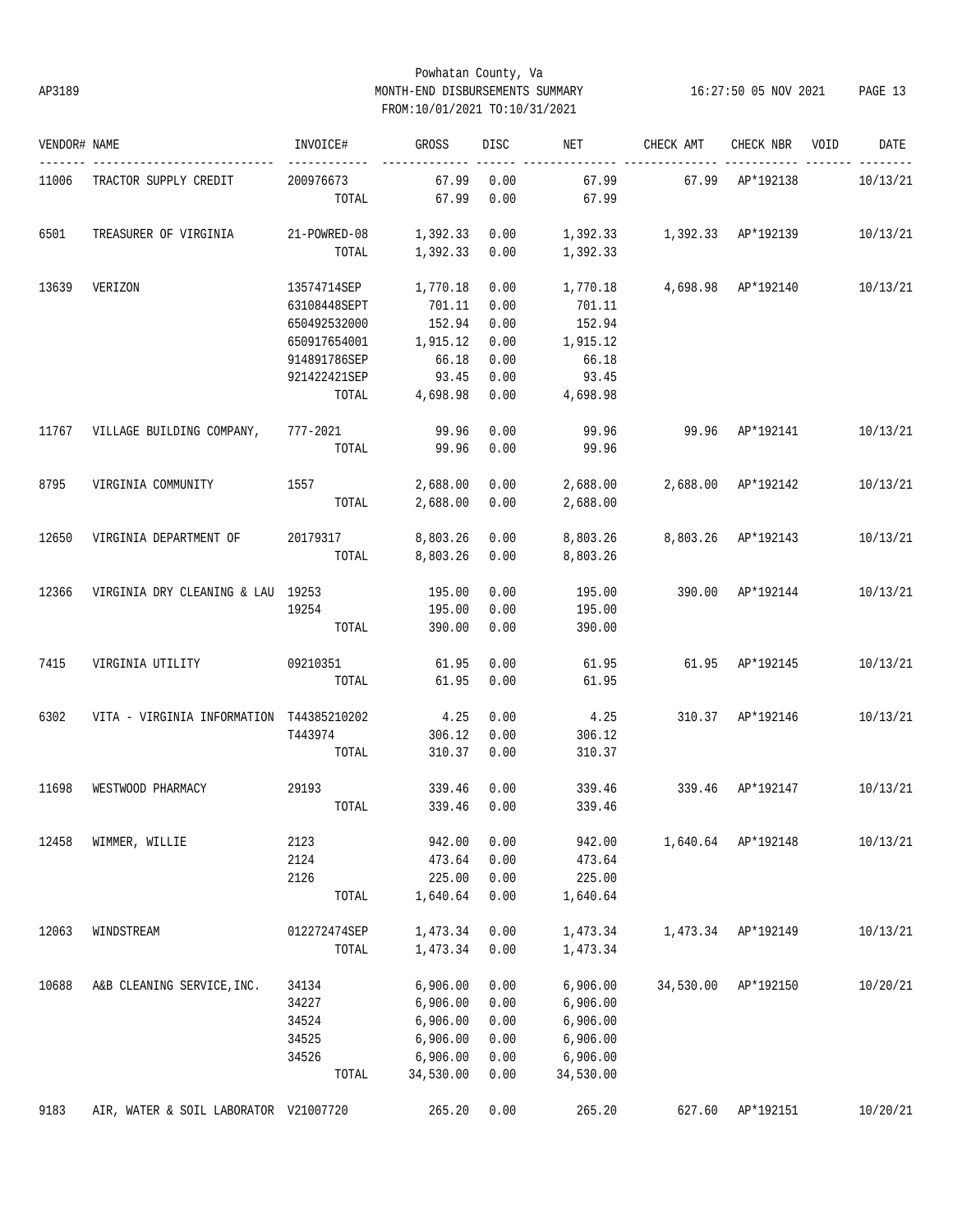# Powhatan County, Va AP3189 MONTH-END DISBURSEMENTS SUMMARY 16:27:50 05 NOV 2021 PAGE 14 FROM:10/01/2021 TO:10/31/2021

| VENDOR# NAME |                                                                                          | INVOICE#                                           | GROSS                          |                    | DISC NET                       | CHECK AMT             | CHECK NBR VOID     | DATE     |
|--------------|------------------------------------------------------------------------------------------|----------------------------------------------------|--------------------------------|--------------------|--------------------------------|-----------------------|--------------------|----------|
|              |                                                                                          | V21007721                                          | $362.40$ 0.00                  | __________________ | 362.40                         |                       |                    |          |
|              |                                                                                          |                                                    | TOTAL 627.60                   | 0.00               | 627.60                         |                       |                    |          |
| 11931        | ALTAIRIS TECHNOLOGY PARTNER 51-POW 12,811.03 0.00 12,811.03 12,811.03 AP*192152 10/20/21 |                                                    |                                |                    |                                |                       |                    |          |
|              |                                                                                          |                                                    |                                |                    | TOTAL 12,811.03 0.00 12,811.03 |                       |                    |          |
| 12849        |                                                                                          |                                                    |                                |                    |                                | 65.32 65.32 AP*192153 |                    | 10/20/21 |
|              |                                                                                          | TOTAL                                              | 65.32 0.00                     |                    | 65.32                          |                       |                    |          |
| 8668         | BANK OF AMERICA                                                                          | 1382-AUG21. 149.65 0.00 149.65 31,639.75 AP*192154 |                                |                    |                                |                       |                    | 10/20/21 |
|              |                                                                                          | 0310-SEPT21 4,127.82 0.00 4,127.82                 |                                |                    |                                |                       |                    |          |
|              |                                                                                          | 1178-SEPT21 223.66                                 |                                | 0.00               | 223.66                         |                       |                    |          |
|              |                                                                                          | 1382-SEPT21                                        | 65.69                          | 0.00               | 65.69                          |                       |                    |          |
|              |                                                                                          | 2154-SEPT21 924.96                                 |                                | 0.00               | 924.96                         |                       |                    |          |
|              |                                                                                          | 2542-SEPT21 12,091.34                              |                                | 0.00               | 12,091.34                      |                       |                    |          |
|              |                                                                                          | 2973-SEPT21                                        | 124.95                         | 0.00               | 124.95                         |                       |                    |          |
|              |                                                                                          | 3118-SPET21 1,754.58                               |                                | 0.00               | 1,754.58                       |                       |                    |          |
|              |                                                                                          | 3212-SEPT21                                        | 252.69                         | 0.00               | 252.69                         |                       |                    |          |
|              |                                                                                          | 3577-SEPT21                                        | 850.95                         | 0.00               | 850.95                         |                       |                    |          |
|              |                                                                                          | 4596-SEPT21                                        | 144.94                         | 0.00               | 144.94                         |                       |                    |          |
|              |                                                                                          | 4821-SEPT21                                        | 477.07                         | 0.00               | 477.07                         |                       |                    |          |
|              |                                                                                          | 4863-SEPT21 668.07                                 |                                | 0.00               | 668.07                         |                       |                    |          |
|              |                                                                                          | 5170-SEPT21 529.25                                 |                                | 0.00               | 529.25                         |                       |                    |          |
|              |                                                                                          | 5680-SEPT21 1,957.43                               |                                | 0.00               | 1,957.43                       |                       |                    |          |
|              |                                                                                          | 7130-SEPT21                                        | 466.38                         | 0.00               | 466.38                         |                       |                    |          |
|              |                                                                                          | 7170-SEPT21                                        | 19.95                          | 0.00               | 19.95                          |                       |                    |          |
|              |                                                                                          | 7196-SEPT21                                        | 216.33                         | 0.00               | 216.33                         |                       |                    |          |
|              |                                                                                          | 7279-SEPT21                                        | 681.21                         | 0.00               | 681.21                         |                       |                    |          |
|              |                                                                                          | 7374-SEPT21                                        | 2,559.40                       | 0.00               | 2,559.40                       |                       |                    |          |
|              |                                                                                          | 7593-SEPT21                                        | 1,181.17                       | 0.00               | 1,181.17                       |                       |                    |          |
|              |                                                                                          | 8775-SEPT21                                        | 1,229.13                       | 0.00               | 1,229.13                       |                       |                    |          |
|              |                                                                                          | 9051-SEPT21                                        | 414.05                         | 0.00               | 414.05                         |                       |                    |          |
|              |                                                                                          | 9163-SEPT21                                        | $-312.58$                      | 0.00               | $-312.58$                      |                       |                    |          |
|              |                                                                                          | 9212-SEPT21                                        | 412.74                         | 0.00               | 412.74                         |                       |                    |          |
|              |                                                                                          | 9856-SEPT21 428.92 0.00                            |                                |                    | 428.92                         |                       |                    |          |
|              |                                                                                          |                                                    | TOTAL 31,639.75 0.00 31,639.75 |                    |                                |                       |                    |          |
| 13420        | BEACON ATHLETICS LLC                                                                     | 0538013-IN                                         | 147.00                         | 0.00               | 147.00                         |                       | 147.00 AP*192155   | 10/20/21 |
|              |                                                                                          | TOTAL                                              | 147.00                         | 0.00               | 147.00                         |                       |                    |          |
| 6655         | BLOSSMAN GAS COMPANIES, INC 18181904                                                     |                                                    | 31.17                          | 0.00               | 31.17                          |                       | 31.17 AP*192156    | 10/20/21 |
|              |                                                                                          | TOTAL                                              | 31.17                          | 0.00               | 31.17                          |                       |                    |          |
|              |                                                                                          |                                                    |                                |                    |                                |                       |                    |          |
| 9991         | BMS DIRECT                                                                               | 153494                                             | 3, 118.12                      | 0.00               | 3,118.12                       |                       | 4,628.85 AP*192157 | 10/20/21 |
|              |                                                                                          | 153495                                             | 1,510.73                       | 0.00               | 1,510.73                       |                       |                    |          |
|              |                                                                                          | TOTAL                                              | 4,628.85                       | 0.00               | 4,628.85                       |                       |                    |          |
| 7296         | BOUND TREE MEDICAL, LLC                                                                  | 84235529                                           | 311.99                         | 0.00               | 311.99                         |                       | 719.41 AP*192158   | 10/20/21 |
|              |                                                                                          | 84241539                                           | 407.42                         | 0.00               | 407.42                         |                       |                    |          |
|              |                                                                                          | TOTAL                                              | 719.41                         | 0.00               | 719.41                         |                       |                    |          |
| 9876         | BSN SPORTS, LLC                                                                          | 913865436                                          | 303.60                         | 0.00               | 303.60                         |                       | 663.28 AP*192159   | 10/20/21 |
|              |                                                                                          | 913918831                                          | 359.68                         | 0.00               | 359.68                         |                       |                    |          |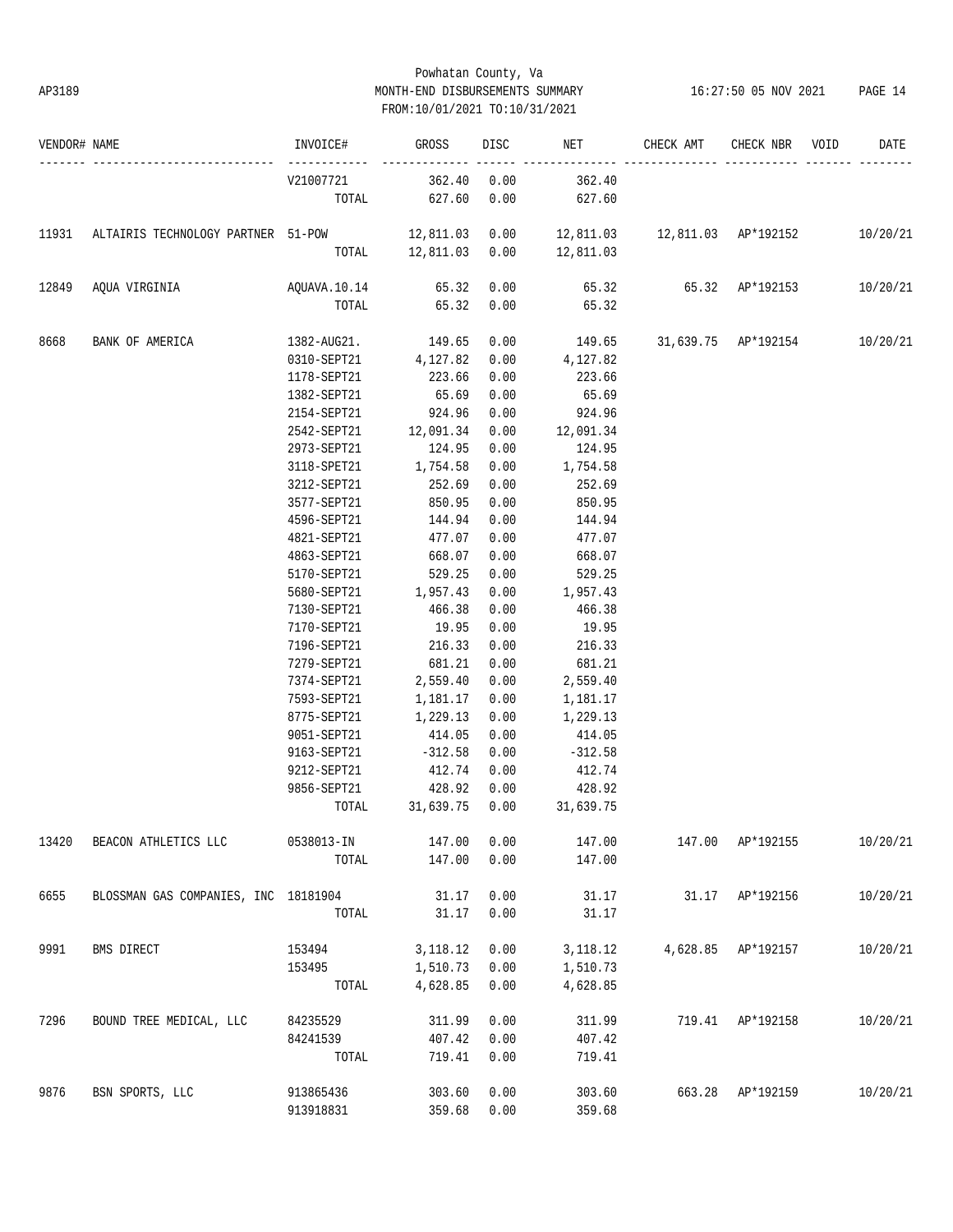# Powhatan County, Va AP3189 MONTH-END DISBURSEMENTS SUMMARY 16:27:50 05 NOV 2021 PAGE 15 FROM:10/01/2021 TO:10/31/2021

| VENDOR# NAME |                                                  | INVOICE#                 | GROSS        | DISC         | NET                           | CHECK AMT           | CHECK NBR | VOID | DATE     |
|--------------|--------------------------------------------------|--------------------------|--------------|--------------|-------------------------------|---------------------|-----------|------|----------|
|              |                                                  | TOTAL                    | 663.28       | 0.00         | 663.28                        |                     |           |      |          |
| 4716         | BUFFORD, JOSHUA                                  | REFUNDOCT                | 178.50       | 0.00         | 178.50                        | 178.50 AP*192160    |           |      | 10/20/21 |
|              |                                                  | TOTAL                    | 178.50       | 0.00         | 178.50                        |                     |           |      |          |
| 4702         | CAMPBELL, ROBERT JAMES JR                        | 0005                     | 260.00       | 0.00         | 260.00                        | 260.00 AP*192161    |           |      | 10/20/21 |
|              |                                                  |                          | TOTAL 260.00 | 0.00         | 260.00                        |                     |           |      |          |
| 540          | CENTRAL VIRGINIA WASTE MANA 27109                |                          | 1,041.36     | 0.00         |                               |                     |           |      | 10/20/21 |
|              |                                                  | TOTAL                    | 1,041.36     | 0.00         | 1,041.36                      |                     |           |      |          |
| 6965         | CINTAS CORPORATION                               | 190218352_1 35.30        |              | 0.00         |                               |                     |           |      | 10/20/21 |
|              |                                                  | TOTAL                    | 35.30        | 0.00         | 35.30                         |                     |           |      |          |
| 11996        | CLERK OF CIRCUIT COURT                           | 600084610-81             | 200.00       | 0.00         | 200.00                        | 200.00 AP*192164    |           |      | 10/20/21 |
|              |                                                  | TOTAL                    | 200.00       | 0.00         | 200.00                        |                     |           |      |          |
|              |                                                  |                          |              |              |                               |                     |           |      | 10/20/21 |
| 11861        | COMMUNITY LIFE CHURCH                            | COVID 10,000.00<br>TOTAL | 10,000.00    | 0.00<br>0.00 | 10,000.00                     |                     |           |      |          |
| 13674        |                                                  |                          |              | 0.00         | 2,183.60  2,183.60  AP*192166 |                     |           |      | 10/20/21 |
|              | CROWN ATLANTIC COMPANY LLC 360127681120 2,183.60 | TOTAL                    | 2,183.60     | 0.00         | 2,183.60                      |                     |           |      |          |
| 6240         | DIAMOND SPRINGS WATER, INC                       | 0001826963               | 11.95        | 0.00         | 11.95                         | 11.95 AP*192167     |           |      | 10/20/21 |
|              |                                                  | TOTAL                    | 11.95        | 0.00         | 11.95                         |                     |           |      |          |
| 8787         | DMV RECEIPTING CENTER                            | 202127300754             | 275.00       | 0.00         | 275.00                        | 275.00 AP*192168    |           |      | 10/20/21 |
|              |                                                  | TOTAL                    | 275.00       | 0.00         | 275.00                        |                     |           |      |          |
| 860          | DOMINION ENERGY VIRGINIA                         | 11302021                 | 170.07       | 0.00         | 170.07                        | 18,693.41 AP*192169 |           |      | 10/20/21 |
|              |                                                  | 1223507334-1             | 135.41       | 0.00         | 135.41                        |                     |           |      |          |
|              |                                                  | 1552444950-1             | 539.15       | 0.00         | 539.15                        |                     |           |      |          |
|              |                                                  | 2346327501-1             | 4,325.32     | 0.00         | 4,325.32                      |                     |           |      |          |
|              |                                                  | 2352270009-1             | 45.37        | 0.00         | 45.37                         |                     |           |      |          |
|              |                                                  | 2442170003-1             | 1,136.11     | 0.00         | 1,136.11                      |                     |           |      |          |
|              |                                                  | 2460000502-1             | 5,414.90     | 0.00         | 5,414.90                      |                     |           |      |          |
|              |                                                  | 2476067034-1 206.83 0.00 |              |              | 206.83                        |                     |           |      |          |
|              |                                                  | 2532167505-1             | 903.28       | 0.00         | 903.28                        |                     |           |      |          |
|              |                                                  | 2972120006-1             | 1,454.60     | 0.00         | 1,454.60                      |                     |           |      |          |
|              |                                                  | 3085476897-1             | 386.48       | 0.00         | 386.48                        |                     |           |      |          |
|              |                                                  | 3496131156-1             | 7.17         | 0.00         | 7.17                          |                     |           |      |          |
|              |                                                  | 3853612319-1             | 116.20       | 0.00         | 116.20                        |                     |           |      |          |
|              |                                                  | 4472351701-1             | 163.26       | 0.00         | 163.26                        |                     |           |      |          |
|              |                                                  | 54203660014-             | 301.60       | 0.00         | 301.60                        |                     |           |      |          |
|              |                                                  | 6024003557-1             | 19.19        | 0.00         | 19.19                         |                     |           |      |          |
|              |                                                  | 6656300552-1             | 213.47       | 0.00         | 213.47                        |                     |           |      |          |
|              |                                                  | 7897055856-1             | 2,134.27     | 0.00         | 2,134.27                      |                     |           |      |          |
|              |                                                  | 8971069334-1             | 11.19        | 0.00         | 11.19                         |                     |           |      |          |
|              |                                                  | 9052426195-1             | 88.53        | 0.00         | 88.53                         |                     |           |      |          |
|              |                                                  | 962041034-10             | 921.01       | 0.00         | 921.01                        |                     |           |      |          |
|              |                                                  | TOTAL                    | 18,693.41    | 0.00         | 18,693.41                     |                     |           |      |          |
| 11160        | DUNIVAN, DAVID                                   | <b>VBCOA</b>             | 176.96       | 0.00         | 176.96                        | 269.46              | AP*192170 |      | 10/20/21 |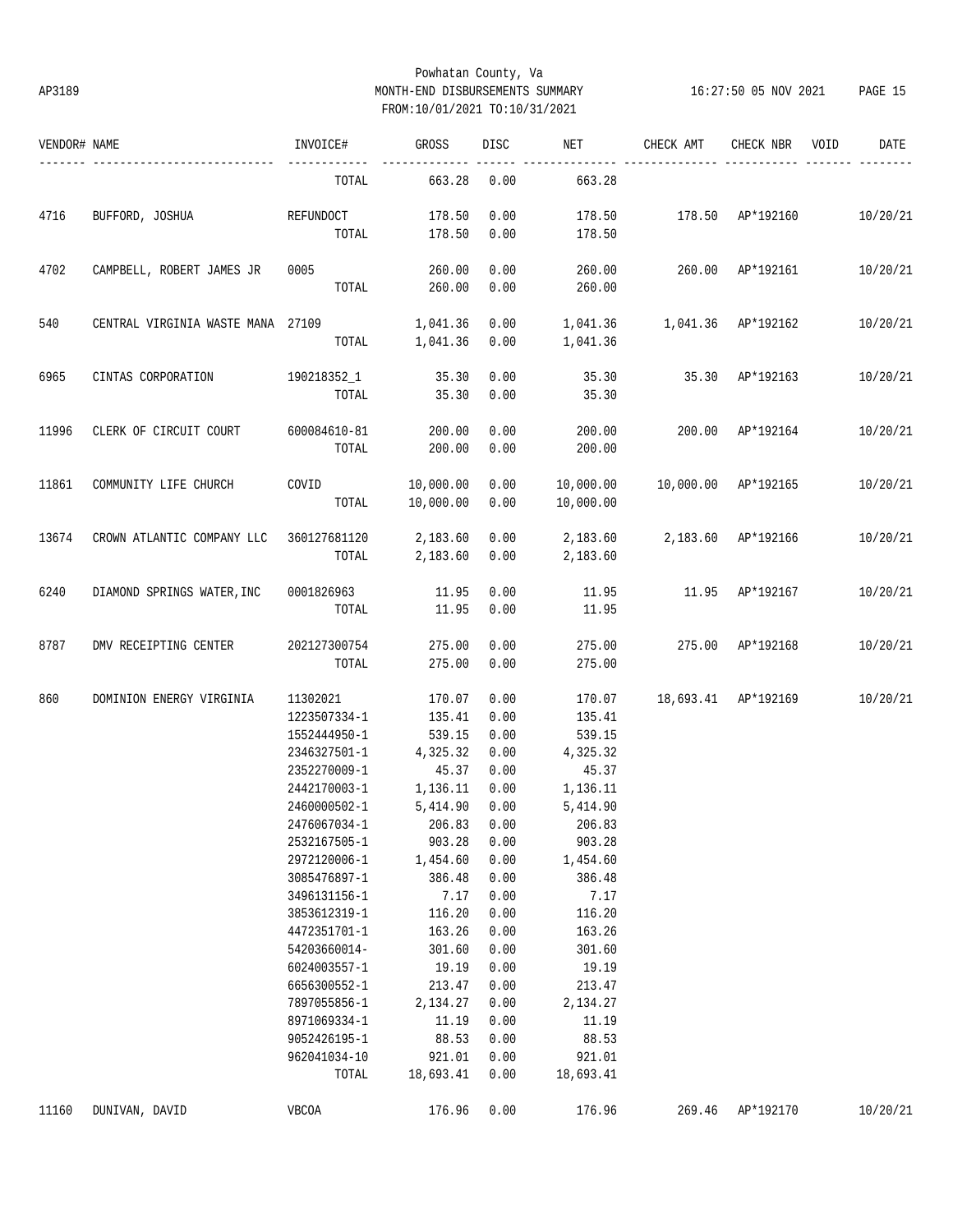# Powhatan County, Va AP3189 MONTH-END DISBURSEMENTS SUMMARY 16:27:50 05 NOV 2021 PAGE 16 FROM:10/01/2021 TO:10/31/2021

| VENDOR# NAME |                                          | INVOICE#    | GROSS         | DISC | NET                          | CHECK AMT                       | CHECK NBR          | VOID | DATE     |
|--------------|------------------------------------------|-------------|---------------|------|------------------------------|---------------------------------|--------------------|------|----------|
|              |                                          | VBCOA2      | 92.50         | 0.00 | 92.50                        |                                 |                    |      |          |
|              |                                          | TOTAL       | 269.46        | 0.00 | 269.46                       |                                 |                    |      |          |
| 6074         | EVIDENT, INC.                            | 181824B     | 71.60         | 0.00 | 71.60                        | 273.60 AP*192171 10/20/21       |                    |      |          |
|              |                                          | 182547B     | 202.00        | 0.00 | 202.00                       |                                 |                    |      |          |
|              |                                          | TOTAL       | 273.60        | 0.00 | 273.60                       |                                 |                    |      |          |
| 8336         | FERGUSON ENTERPRISES INC.                | 2204150     | 121.70        | 0.00 | 121.70                       |                                 | 121.70 AP*192172   |      | 10/20/21 |
|              |                                          | TOTAL       | 121.70        | 0.00 | 121.70                       |                                 |                    |      |          |
| 338          | FIRE PROTECTION EQUIP. CO                | 00077991    | 62.50         | 0.00 | 62.50                        |                                 | 158.95 AP*192173   |      | 10/20/21 |
|              |                                          | 0077496     | 96.45         | 0.00 | 96.45                        |                                 |                    |      |          |
|              |                                          | TOTAL       | 158.95        | 0.00 | 158.95                       |                                 |                    |      |          |
| 13190        | FP MAILING SOLUTIONS                     | RI105058147 | 86.85         | 0.00 | 86.85                        | 86.85 AP*192174                 |                    |      | 10/20/21 |
|              |                                          | TOTAL       | 86.85         | 0.00 | 86.85                        |                                 |                    |      |          |
| 12905        | GALLS, LLC                               | 019440268   | 443.92        | 0.00 | 443.92                       | 789.91 AP*192175                |                    |      | 10/20/21 |
|              |                                          | 019445802   | 160.99        | 0.00 | 160.99                       |                                 |                    |      |          |
|              |                                          | 019446294   | 185.00        | 0.00 | 185.00                       |                                 |                    |      |          |
|              |                                          | TOTAL       | 789.91        | 0.00 | 789.91                       |                                 |                    |      |          |
|              |                                          |             |               |      |                              |                                 |                    |      |          |
| 13290        | GLOBAL SIGNAL ACQUISITIONS 359714171120  |             | 1,060.90      | 0.00 | 1,060.90                     | 1,060.90 AP*192176              |                    |      | 10/20/21 |
|              |                                          | TOTAL       | 1,060.90      | 0.00 | 1,060.90                     |                                 |                    |      |          |
| 570          | GOOCHLAND-POWHATAN COMMUNIT QTR22022     |             | 74,657.50     | 0.00 | 74,657.50                    | 74,657.50 AP*192177             |                    |      | 10/20/21 |
|              |                                          | TOTAL       | 74,657.50     | 0.00 | 74,657.50                    |                                 |                    |      |          |
| 6013         | GRAINGER                                 | 9061533288  | 937.14        | 0.00 | 937.14                       | 1,278.15 AP*192178              |                    |      | 10/20/21 |
|              |                                          | 9069262401  | 341.01        | 0.00 | 341.01                       |                                 |                    |      |          |
|              |                                          | TOTAL       | 1,278.15      | 0.00 | 1,278.15                     |                                 |                    |      |          |
| 5075         | GREENE, FLOYD, JR. 102021                |             | 135.00        | 0.00 | 135.00                       | 135.00 AP*192179                |                    |      | 10/20/21 |
|              |                                          | TOTAL       | 135.00        | 0.00 | 135.00                       |                                 |                    |      |          |
| 10755        | INNOVATIVE TURF                          | 5218        | 1,580.95 0.00 |      |                              | 1,580.95   1,580.95   AP*192180 |                    |      | 10/20/21 |
|              |                                          |             |               |      | TOTAL 1,580.95 0.00 1,580.95 |                                 |                    |      |          |
| 120          | JAMES RIVER AIR CONDITIONIN S22251382021 |             | 811.51        | 0.00 |                              | 811.51   811.51   AP*192181     |                    |      | 10/20/21 |
|              |                                          | TOTAL       | 811.51        | 0.00 | 811.51                       |                                 |                    |      |          |
| 13527        | L3HARRIS TECHNOLOGIES, INC. 93376061     |             | 6,287.23      | 0.00 | 6,287.23                     |                                 | 6,287.23 AP*192182 |      | 10/20/21 |
|              |                                          | TOTAL       | 6,287.23      | 0.00 | 6,287.23                     |                                 |                    |      |          |
| 13108        | LAWN AND GOLF CO., INC.                  | 56502       | 204.99        | 0.00 | 204.99                       |                                 | 204.99 AP*192183   |      | 10/20/21 |
|              |                                          | TOTAL       | 204.99        | 0.00 | 204.99                       |                                 |                    |      |          |
| 4658         | LLOYD, JAYNE                             | 70793D      | 30.90         | 0.00 | 30.90                        |                                 | 30.90 AP*192184    |      | 10/20/21 |
|              |                                          | TOTAL       | 30.90         | 0.00 | 30.90                        |                                 |                    |      |          |
| 8700         | LOWE, MELISSA                            | 10172021    | 145.60        | 0.00 | 145.60                       |                                 | 446.30 AP*192185   |      | 10/20/21 |
|              |                                          | 725058      | 300.70        | 0.00 | 300.70                       |                                 |                    |      |          |
|              |                                          | TOTAL       | 446.30        | 0.00 | 446.30                       |                                 |                    |      |          |
|              |                                          |             |               |      |                              |                                 |                    |      |          |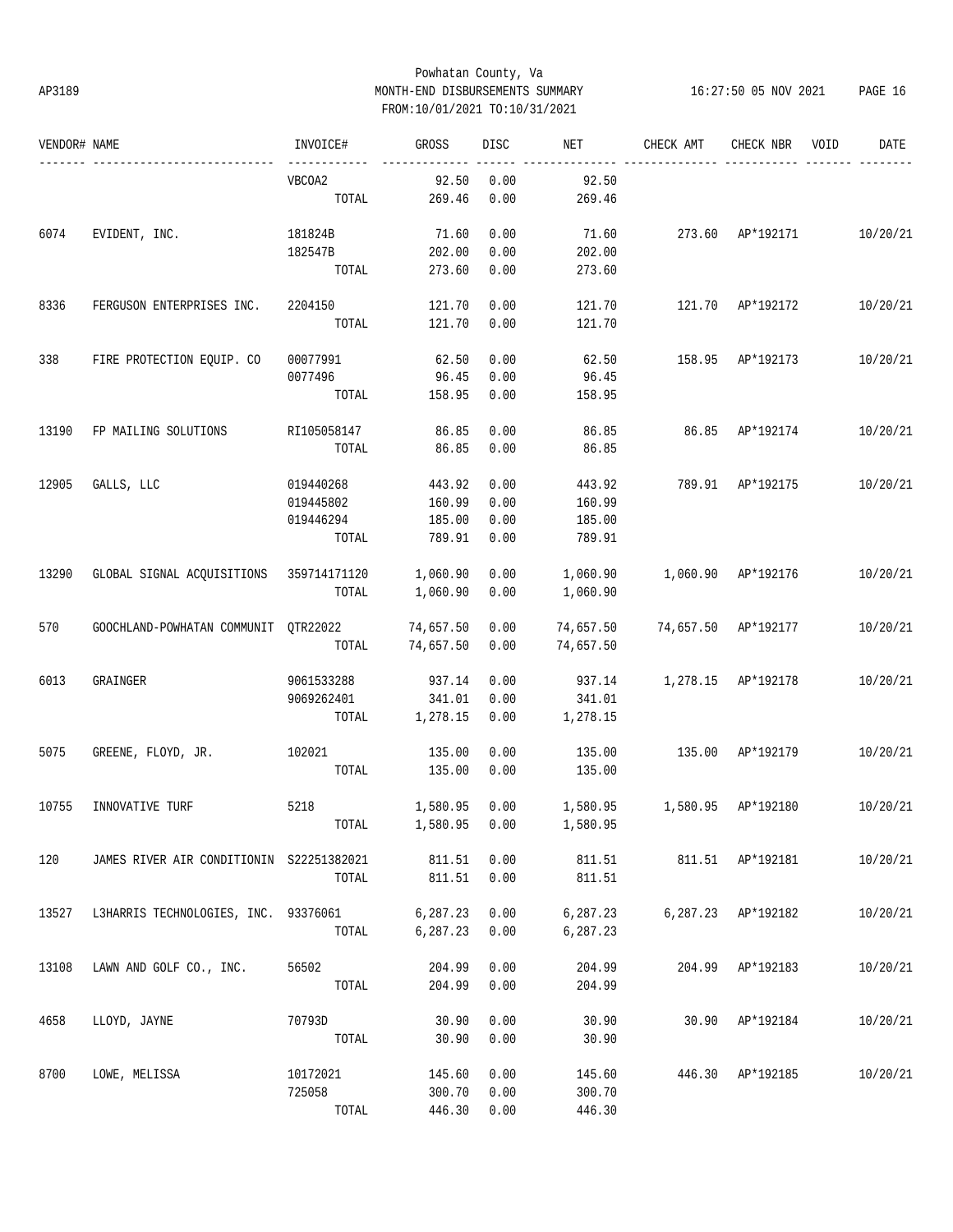# Powhatan County, Va AP3189 MONTH-END DISBURSEMENTS SUMMARY 16:27:50 05 NOV 2021 PAGE 17 FROM:10/01/2021 TO:10/31/2021

| VENDOR# NAME |                                    | INVOICE#       | GROSS           | DISC       | NET       | CHECK AMT                       | CHECK NBR          | VOID<br>DATE |
|--------------|------------------------------------|----------------|-----------------|------------|-----------|---------------------------------|--------------------|--------------|
| 9955         | MCNEIL & COMPANY, INC              | 19303129       | 545.00          | 0.00       | 545.00    | 545.00 AP*192186                |                    | 10/20/21     |
|              |                                    |                | TOTAL 545.00    | 0.00       | 545.00    |                                 |                    |              |
| 13176        | MIDWEST TAPE, LLC                  | 501113415      | 64.46           | 0.00       | 64.46     | 64.46 AP*192187                 |                    | 10/20/21     |
|              |                                    | TOTAL          | 64.46           | 0.00       | 64.46     |                                 |                    |              |
| 10924        | MITCHELL PEST                      | 153995         | 70.00           | 0.00       | 70.00     |                                 | 235.00 AP*192188   | 10/20/21     |
|              |                                    | 155506         | 70.00           | 0.00       | 70.00     |                                 |                    |              |
|              |                                    | 95.00          | 95.00           | 0.00       | 95.00     |                                 |                    |              |
|              |                                    | TOTAL          | 235.00          | 0.00       | 235.00    |                                 |                    |              |
| 9543         | NATIONAL SECURITY & DOOR           | 116444         | 365.40          | 0.00       | 365.40    | 365.40 AP*192189                |                    | 10/20/21     |
|              |                                    | TOTAL          | 365.40          | 0.00       | 365.40    |                                 |                    |              |
| 375          | PIEDMONT REGIONAL JAIL             | 3715 40,020.00 |                 | 0.00       |           | 40,020.00  40,020.00  AP*192190 |                    | 10/20/21     |
|              |                                    |                | TOTAL 40,020.00 | 0.00       | 40,020.00 |                                 |                    |              |
| 1250         | POWHATAN AUTO & TRACTOR PAR 655543 |                | 127.03          | 0.00       | 127.03    |                                 | 288.88 AP*192191   | 10/20/21     |
|              |                                    | 655568         | 161.85          | 0.00       | 161.85    |                                 |                    |              |
|              |                                    | TOTAL          | 288.88          | 0.00       | 288.88    |                                 |                    |              |
| 9612         | POWHATAN COLLISION AND GLAS 6140   |                | 238.52          | 0.00       | 238.52    | 238.52 AP*192192                |                    | 10/20/21     |
|              |                                    | TOTAL          | 238.52          | 0.00       | 238.52    |                                 |                    |              |
| 8294         | POWHATAN COUNTY PUBLIC SCHO 111802 |                | 145.29          | 0.00       | 145.29    | 49,583.75 AP*192193             |                    | 10/20/21     |
|              |                                    | 111803         | 145.04          | 0.00       | 145.04    |                                 |                    |              |
|              |                                    | AUG-2021       | 17,845.36       | 0.00       | 17,845.36 |                                 |                    |              |
|              |                                    | JULY-2021      | 13,539.21       | 0.00       | 13,539.21 |                                 |                    |              |
|              |                                    | SEPT-2021      | 17,908.85       | 0.00       | 17,908.85 |                                 |                    |              |
|              |                                    | TOTAL          | 49,583.75       | 0.00       | 49,583.75 |                                 |                    |              |
| 12955        | POWHATAN COUNTY PUBLIC SCHO 152    |                | 30.88           | 0.00       | 30.88     | 30.88 AP*192194                 |                    | 10/20/21     |
|              |                                    | TOTAL          | 30.88           | 0.00       | 30.88     |                                 |                    |              |
| 5050         | POWHATAN LOCK SERVICES             | 2112           | 58.00           | 0.00       | 58.00     | 110.50                          | AP*192195          | 10/20/21     |
|              |                                    | 2118           |                 | 52.50 0.00 | 52.50     |                                 |                    |              |
|              |                                    | TOTAL          | 110.50          | 0.00       | 110.50    |                                 |                    |              |
| 620          | R.C. GOODWYN & SONS, INC           | 0980308        | 10.37           | 0.00       | 10.37     |                                 | 20.31 AP*192196    | 10/20/21     |
|              |                                    | 0980555        | 5.97            | 0.00       | 5.97      |                                 |                    |              |
|              |                                    | 0980845        | 3.97            | 0.00       | 3.97      |                                 |                    |              |
|              |                                    | TOTAL          | 20.31           | 0.00       | 20.31     |                                 |                    |              |
| 6717         | REYNOLDS, MATTHEW SHAUN            | REIM-10/4/21   | 99.82           | 0.00       | 99.82     |                                 | 99.82 AP*192197    | 10/20/21     |
|              |                                    | TOTAL          | 99.82           | 0.00       | 99.82     |                                 |                    |              |
| 12509        | RICHMOND SUBURBAN NEWS             | 10001169562-   | 146.25          | 0.00       | 146.25    | 629.50 AP*192198                |                    | 10/20/21     |
|              |                                    | SEP202132721   | 483.25          | 0.00       | 483.25    |                                 |                    |              |
|              |                                    | TOTAL          | 629.50          | 0.00       | 629.50    |                                 |                    |              |
| 6594         | SOUTHSIDE ELECTRIC COOP            | 63504005       | 22.16           | 0.00       | 22.16     |                                 | 2,011.47 AP*192199 | 10/20/21     |
|              |                                    | 63504016       | 376.84 0.00     |            | 376.84    |                                 |                    |              |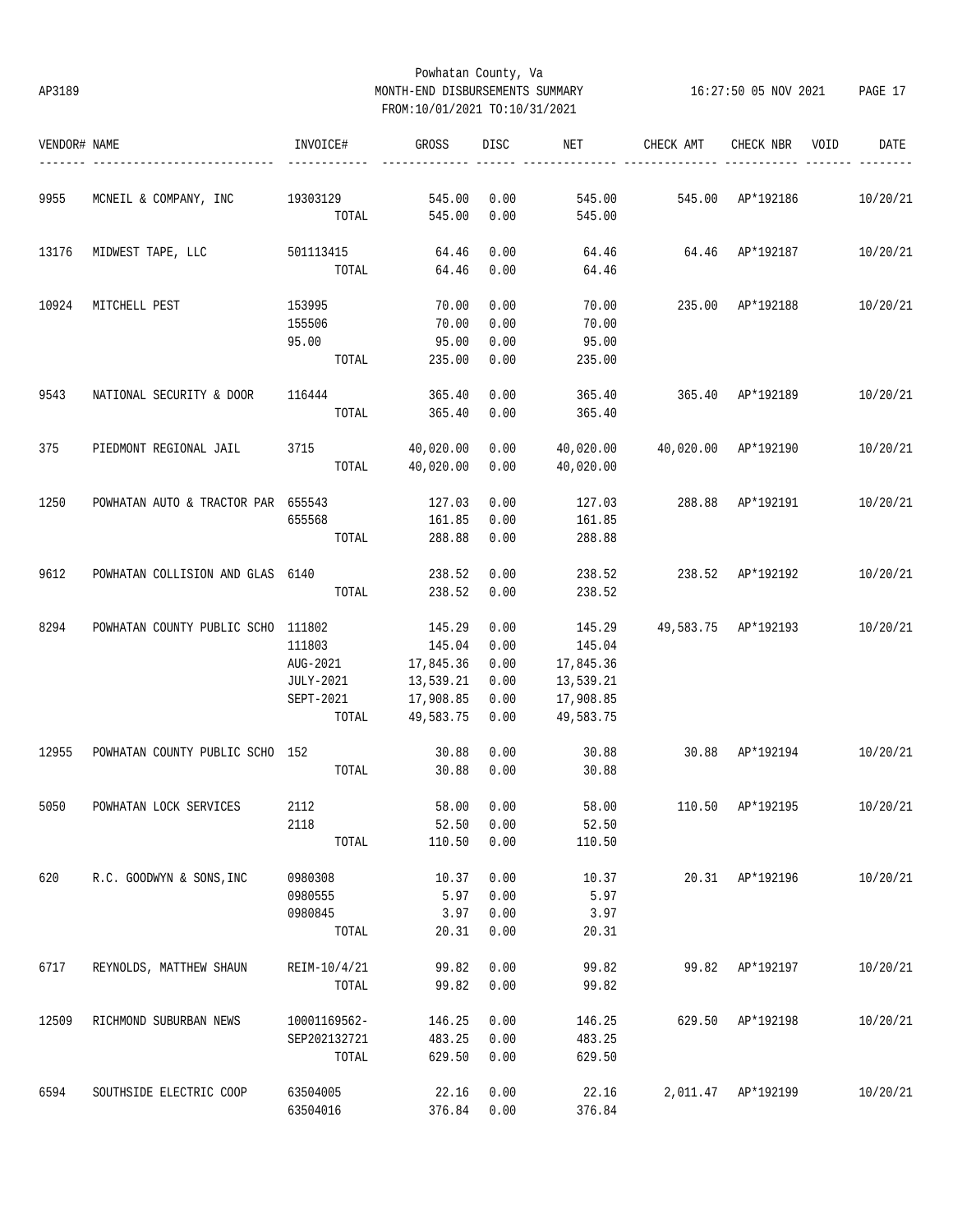# Powhatan County, Va AP3189 MONTH-END DISBURSEMENTS SUMMARY 16:27:50 05 NOV 2021 PAGE 18 FROM:10/01/2021 TO:10/31/2021

| VENDOR# NAME |                                          | INVOICE#                     | GROSS          | DISC | NET                          | CHECK AMT           | CHECK NBR          | VOID | DATE     |
|--------------|------------------------------------------|------------------------------|----------------|------|------------------------------|---------------------|--------------------|------|----------|
|              |                                          | ------------<br>635040172022 | 270.77         | 0.00 | 270.77                       |                     |                    |      |          |
|              |                                          | SEO.OCTOBER.                 | 1,341.70       | 0.00 | 1,341.70                     |                     |                    |      |          |
|              |                                          | TOTAL                        | 2,011.47 0.00  |      | 2,011.47                     |                     |                    |      |          |
| 1940         | STANDBY SYSTEMS, INC.                    | 092115431020                 | 130.00         | 0.00 | 130.00                       | 980.00 AP*192200    |                    |      | 10/20/21 |
|              |                                          | 09211544                     | 150.00         | 0.00 | 150.00                       |                     |                    |      |          |
|              |                                          | 09211545                     | 160.00         | 0.00 | 160.00                       |                     |                    |      |          |
|              |                                          | 09211548                     | 140.00         | 0.00 | 140.00                       |                     |                    |      |          |
|              |                                          | 092115491020                 | 130.00         | 0.00 | 130.00                       |                     |                    |      |          |
|              |                                          | 102115681020                 | 140.00         | 0.00 | 140.00                       |                     |                    |      |          |
|              |                                          | 130.00                       | 130.00         | 0.00 | 130.00                       |                     |                    |      |          |
|              |                                          | TOTAL                        | 980.00         | 0.00 | 980.00                       |                     |                    |      |          |
| 8346         | SYCOM TECHNOLOGIES                       | 10054130 8,747.49            |                | 0.00 | 8,747.49 30,333.36 AP*192201 |                     |                    |      | 10/20/21 |
|              |                                          | 10054202 21,585.87           |                | 0.00 | 21,585.87                    |                     |                    |      |          |
|              |                                          | TOTAL                        | 30,333.36      | 0.00 | 30, 333.36                   |                     |                    |      |          |
| 13559        | TELEFLEX LLC                             | 9504367563 1,115.50          |                | 0.00 |                              |                     |                    |      | 10/20/21 |
|              |                                          | TOTAL                        | 1,115.50       | 0.00 | 1,115.50                     |                     |                    |      |          |
| 12407        | UTILITY SERVICE CO.INC. 545420 14,914.94 |                              |                | 0.00 | 14,914.94                    | 14,914.94 AP*192203 |                    |      | 10/20/21 |
|              |                                          | TOTAL                        | 14,914.94 0.00 |      | 14,914.94                    |                     |                    |      |          |
| 13390        | VERIZON                                  | 9889652603 6,876.53 0.00     |                |      | 6,876.53 6,876.53 AP*192204  |                     |                    |      | 10/20/21 |
|              |                                          | TOTAL                        | 6,876.53 0.00  |      | 6,876.53                     |                     |                    |      |          |
| 9304         | VIRGINIA BUSINESS SYSTEMS                | 3205995                      | 118.80         | 0.00 | 118.80                       | 336.63 AP*192205    |                    |      | 10/20/21 |
|              |                                          | 3217307                      | 217.83         | 0.00 | 217.83                       |                     |                    |      |          |
|              |                                          | TOTAL                        | 336.63         | 0.00 | 336.63                       |                     |                    |      |          |
| 9768         | WAMPLER EANES APPRAISAL                  | $10-22$ 29,908.00            |                | 0.00 | 29,908.00                    | 26,917.20 AP*192206 |                    |      | 10/20/21 |
|              |                                          | $10-22A$                     | $-2,990.80$    | 0.00 | $-2,990.80$                  |                     |                    |      |          |
|              |                                          | TOTAL                        | 26,917.20      | 0.00 | 26,917.20                    |                     |                    |      |          |
| 11181        | WELLS FARGO FINANCIAL                    | 5016922530                   | 262.63         | 0.00 | 262.63                       | 262.63 AP*192207    |                    |      | 10/20/21 |
|              |                                          | TOTAL                        | 262.63         | 0.00 | 262.63                       |                     |                    |      |          |
| 12458        | WIMMER, WILLIE                           | 2130                         | 3,250.00       | 0.00 | 3,250.00                     |                     | 3,250.00 AP*192208 |      | 10/20/21 |
|              |                                          | TOTAL                        | 3,250.00       | 0.00 | 3,250.00                     |                     |                    |      |          |
| 7755         | WITMER PUBLIC SAFETY                     | E2108891                     | 2,040.00       | 0.00 | 2,040.00                     | 2,040.00            | AP*192209          |      | 10/20/21 |
|              |                                          | TOTAL                        | 2,040.00       | 0.00 | 2,040.00                     |                     |                    |      |          |
| 9183         | AIR, WATER & SOIL LABORATOR V21000244    |                              | 40.00          | 0.00 | 40.00                        |                     | 2,509.20 AP*192210 |      | 10/26/21 |
|              |                                          | V21000319                    | 265.20         | 0.00 | 265.20                       |                     |                    |      |          |
|              |                                          | V21000320                    | 362.40         | 0.00 | 362.40                       |                     |                    |      |          |
|              |                                          | V21000799                    | 111.80         | 0.00 | 111.80                       |                     |                    |      |          |
|              |                                          | V21000800                    | 133.60         | 0.00 | 133.60                       |                     |                    |      |          |
|              |                                          | V21002149                    | 111.80         | 0.00 | 111.80                       |                     |                    |      |          |
|              |                                          | V21003022                    | 111.80         | 0.00 | 111.80                       |                     |                    |      |          |
|              |                                          | V21003469                    | 40.00          | 0.00 | 40.00                        |                     |                    |      |          |
|              |                                          | V21003549                    | 265.20         | 0.00 | 265.20                       |                     |                    |      |          |
|              |                                          | V21004969                    | 133.60         | 0.00 | 133.60                       |                     |                    |      |          |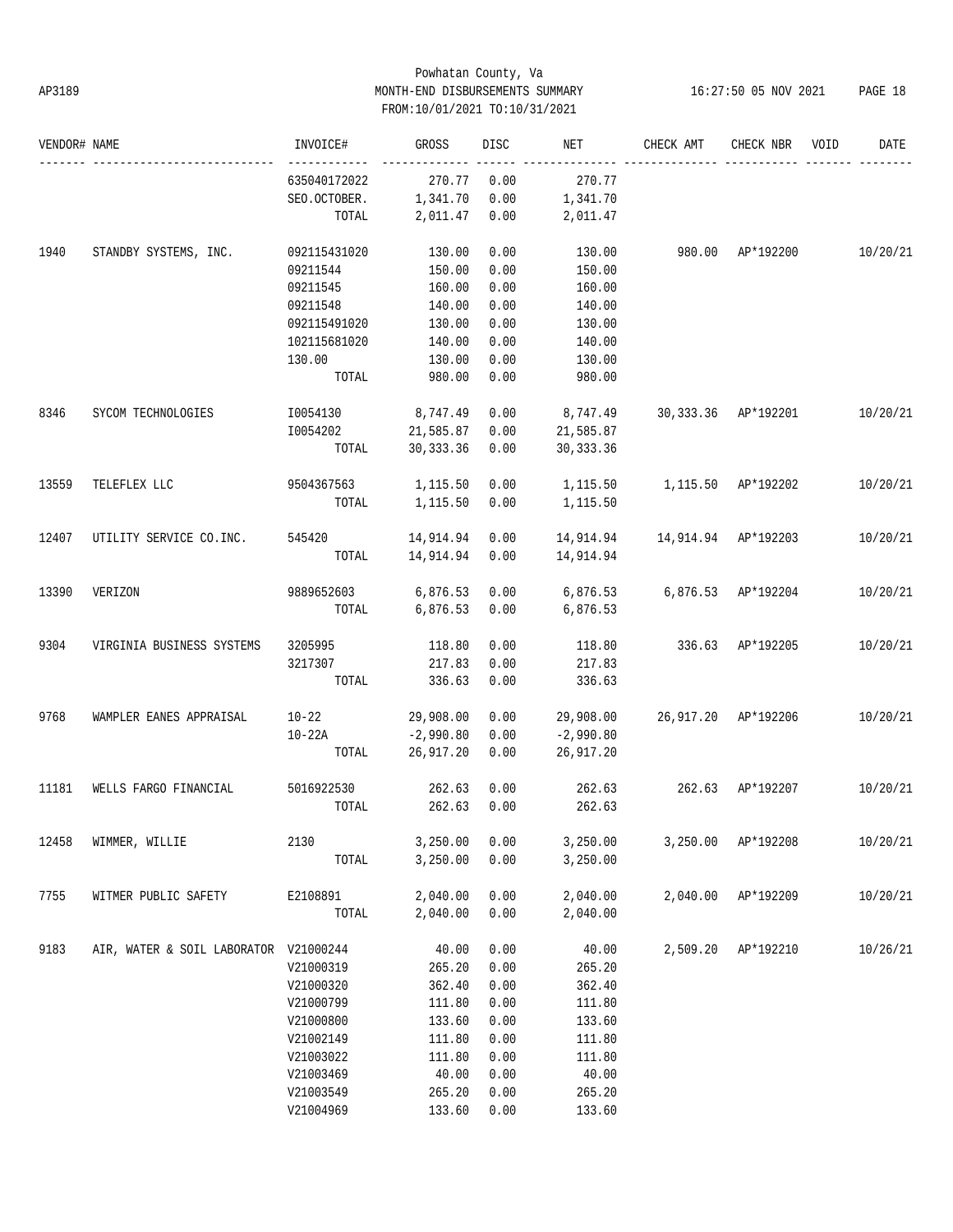# Powhatan County, Va AP3189 MONTH-END DISBURSEMENTS SUMMARY 16:27:50 05 NOV 2021 PAGE 19 FROM:10/01/2021 TO:10/31/2021

| VENDOR# NAME |                                      | INVOICE#     | GROSS    | DISC | NET      | CHECK AMT          | CHECK NBR          | VOID | DATE     |
|--------------|--------------------------------------|--------------|----------|------|----------|--------------------|--------------------|------|----------|
|              |                                      | V21004999    | 40.00    | 0.00 | 40.00    |                    |                    |      |          |
|              |                                      | V21005321    | 40.00    | 0.00 | 40.00    |                    |                    |      |          |
|              |                                      | V21005842    | 215.60   | 0.00 | 215.60   |                    |                    |      |          |
|              |                                      | V21005917    | 40.00    | 0.00 | 40.00    |                    |                    |      |          |
|              |                                      | V21006473    | 40.00    | 0.00 | 40.00    |                    |                    |      |          |
|              |                                      | V21007793    | 40.00    | 0.00 | 40.00    |                    |                    |      |          |
|              |                                      | V21007794    | 40.00    | 0.00 | 40.00    |                    |                    |      |          |
|              |                                      | V21007822    | 40.00    | 0.00 | 40.00    |                    |                    |      |          |
|              |                                      | V21007929    | 111.80   | 0.00 | 111.80   |                    |                    |      |          |
|              |                                      | V21007930    | 133.60   | 0.00 | 133.60   |                    |                    |      |          |
|              |                                      | V21008003    | 72.80    | 0.00 | 72.80    |                    |                    |      |          |
|              |                                      | V21008054    | 40.00    | 0.00 | 40.00    |                    |                    |      |          |
|              |                                      | V21008055    | 40.00    | 0.00 | 40.00    |                    |                    |      |          |
|              |                                      | V21008056    | 40.00    | 0.00 | 40.00    |                    |                    |      |          |
|              |                                      | TOTAL        | 2,509.20 | 0.00 | 2,509.20 |                    |                    |      |          |
| 13371        | AMERICAN PEST MANAGEMENT, I 6674423  |              | 113.85   | 0.00 | 113.85   | 113.85 AP*192211   |                    |      | 10/26/21 |
|              |                                      | TOTAL        | 113.85   | 0.00 | 113.85   |                    |                    |      |          |
| 12849        | AQUA VIRGINIA                        | 000865687057 | 29.36    | 0.00 | 29.36    | 1,951.42 AP*192212 |                    |      | 10/26/21 |
|              |                                      | 0623830-10-2 | 320.98   | 0.00 | 320.98   |                    |                    |      |          |
|              |                                      | 1100656-10-2 | 808.26   | 0.00 | 808.26   |                    |                    |      |          |
|              |                                      | 1100657-10-2 | 253.55   | 0.00 | 253.55   |                    |                    |      |          |
|              |                                      | 1188328-10-2 | 18.31    | 0.00 | 18.31    |                    |                    |      |          |
|              |                                      | 1401897-10-2 | 29.27    | 0.00 | 29.27    |                    |                    |      |          |
|              |                                      | 559913-10-21 | 23.64    | 0.00 | 23.64    |                    |                    |      |          |
|              |                                      | 559914-10-21 | 31.79    | 0.00 | 31.79    |                    |                    |      |          |
|              |                                      | 574622-10-21 | 61.58    | 0.00 | 61.58    |                    |                    |      |          |
|              |                                      | 575072-10-21 | 72.81    | 0.00 | 72.81    |                    |                    |      |          |
|              |                                      | 621730-10-21 | 199.30   | 0.00 | 199.30   |                    |                    |      |          |
|              |                                      | 621781-10-21 | 22.68    | 0.00 | 22.68    |                    |                    |      |          |
|              |                                      | 621784-10-21 | 61.58    | 0.00 | 61.58    |                    |                    |      |          |
|              |                                      | 621880-10-21 | 18.31    | 0.00 | 18.31    |                    |                    |      |          |
|              |                                      | TOTAL        | 1,951.42 | 0.00 | 1,951.42 |                    |                    |      |          |
| 4718         | ASHMAN BUILDERS                      | 928-2021     | 994.00   | 0.00 | 994.00   |                    | 2,170.00 AP*192213 |      | 10/26/21 |
|              |                                      | 929-2021     | 1,176.00 | 0.00 | 1,176.00 |                    |                    |      |          |
|              |                                      | TOTAL        | 2,170.00 | 0.00 | 2,170.00 |                    |                    |      |          |
| 13328        | BLACKSTONE AUDIO, INC                | INV2003266   | 69.90    | 0.00 | 69.90    |                    | 69.90 AP*192214    |      | 10/26/21 |
|              |                                      | TOTAL        | 69.90    | 0.00 | 69.90    |                    |                    |      |          |
| 12807        | BLAIR, TROY EDWARD                   | 18-078       | 497.59   | 0.00 | 497.59   |                    | 497.59 AP*192215   |      | 10/26/21 |
|              |                                      | TOTAL        | 497.59   | 0.00 | 497.59   |                    |                    |      |          |
| 6655         | BLOSSMAN GAS COMPANIES, INC 18181903 |              | 28.18    | 0.00 | 28.18    |                    | 41.40 AP*192216    |      | 10/26/21 |
|              |                                      | 18273108     | 13.22    | 0.00 | 13.22    |                    |                    |      |          |
|              |                                      | TOTAL        | 41.40    | 0.00 | 41.40    |                    |                    |      |          |
| 8713         | BLUE RIDGE RESCUE SUPPLIERS 51794    |              | 3,049.85 | 0.00 | 3,049.85 |                    | 3,049.85 AP*192217 |      | 10/26/21 |
|              |                                      | TOTAL        | 3,049.85 | 0.00 | 3,049.85 |                    |                    |      |          |
| 7296         | BOUND TREE MEDICAL, LLC              | 84248334     | 408.94   | 0.00 | 408.94   |                    | 408.94 AP*192218   |      | 10/26/21 |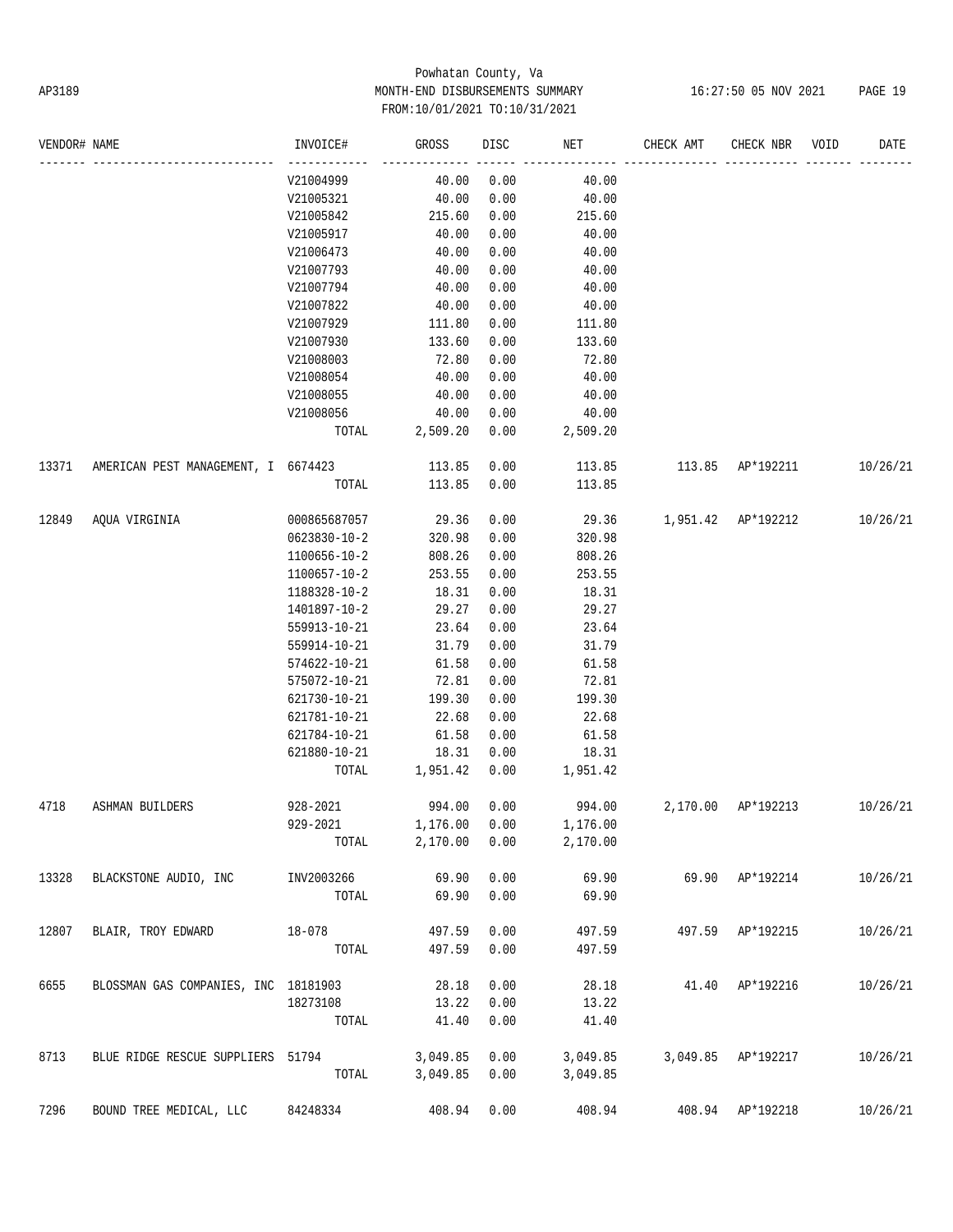# Powhatan County, Va AP3189 MONTH-END DISBURSEMENTS SUMMARY 16:27:50 05 NOV 2021 PAGE 20 FROM:10/01/2021 TO:10/31/2021

| VENDOR# NAME |                                         | INVOICE#        | GROSS     | DISC | NET       | CHECK AMT                     | CHECK NBR           | VOID | DATE     |
|--------------|-----------------------------------------|-----------------|-----------|------|-----------|-------------------------------|---------------------|------|----------|
|              |                                         | TOTAL           | 408.94    | 0.00 | 408.94    |                               |                     |      |          |
| 13896        | BURSAR'S OFFICE                         | 202201          | 21,049.31 | 0.00 |           | 21,049.31 21,049.31 AP*192219 |                     |      | 10/26/21 |
|              |                                         | TOTAL           | 21,049.31 | 0.00 | 21,049.31 |                               |                     |      |          |
| 540          | CENTRAL VIRGINIA WASTE MANA 27116       |                 | 397.28    | 0.00 | 397.28    |                               | 15,255.61 AP*192220 |      | 10/26/21 |
|              |                                         | 27118           | 765.00    | 0.00 | 765.00    |                               |                     |      |          |
|              |                                         | 27140           | 14,093.33 | 0.00 | 14,093.33 |                               |                     |      |          |
|              |                                         | TOTAL           | 15,255.61 | 0.00 | 15,255.61 |                               |                     |      |          |
| 12756        | COMCAST                                 | 829960012008    | 104.85    | 0.00 | 104.85    | 104.85                        | AP*192221           |      | 10/26/21 |
|              |                                         | TOTAL           | 104.85    | 0.00 | 104.85    |                               |                     |      |          |
| 6240         | DIAMOND SPRINGS WATER, INC              | 0001823670      | 9.95      | 0.00 | 9.95      | 9.95                          | AP*192222           |      | 10/26/21 |
|              |                                         | TOTAL           | 9.95      | 0.00 | 9.95      |                               |                     |      |          |
| 13666        | DIRECTIONAL SIGNING PROGRAM OCTOBER2021 |                 | 900.00    | 0.00 | 900.00    | 900.00                        | AP*192223           |      | 10/26/21 |
|              |                                         | TOTAL           | 900.00    | 0.00 | 900.00    |                               |                     |      |          |
|              |                                         |                 |           |      |           |                               |                     |      |          |
| 860          | DOMINION ENERGY VIRGINIA                | 4691491015-1    | 104.93    | 0.00 | 104.93    |                               | 104.93 AP*192224    |      | 10/26/21 |
|              |                                         | TOTAL           | 104.93    | 0.00 | 104.93    |                               |                     |      |          |
| 13518        | FROEHLING & ROBERTSON, INC 195660       |                 | 3,394.73  | 0.00 | 3,394.73  |                               | 3,394.73 AP*192225  |      | 10/26/21 |
|              |                                         | TOTAL           | 3,394.73  | 0.00 | 3,394.73  |                               |                     |      |          |
| 4724         | GETTINGGREATRATES.COM                   | 100.473.21      | 6,984.00  | 0.00 | 6,984.00  |                               | 6,984.00 AP*192226  |      | 10/26/21 |
|              |                                         | TOTAL           | 6,984.00  | 0.00 | 6,984.00  |                               |                     |      |          |
| 9280         | GOODMAN SPECIALIZED VEHICLE 17428G      |                 | 431.79    | 0.00 | 431.79    |                               | 431.79 AP*192227    |      | 10/26/21 |
|              |                                         | TOTAL           | 431.79    | 0.00 | 431.79    |                               |                     |      |          |
|              |                                         |                 |           |      |           |                               |                     |      |          |
| 9067         | HOWLAND, CATHY                          | EXT101<br>TOTAL | 59.74     | 0.00 | 59.74     |                               | 59.74 AP*192228     |      | 10/26/21 |
|              |                                         |                 | 59.74     | 0.00 | 59.74     |                               |                     |      |          |
| 4725         | KAUFMAN TRAILERS OF NC, INC 636259      |                 | 3,895.00  | 0.00 | 3,895.00  |                               | 3,895.00 AP*192229  |      | 10/26/21 |
|              |                                         | TOTAL           | 3,895.00  | 0.00 | 3,895.00  |                               |                     |      |          |
| 10811        | LAND AND COATES, INC                    | 3630325         | 37.56     | 0.00 | 37.56     |                               | 37.56 AP*192230     |      | 10/26/21 |
|              |                                         | TOTAL           | 37.56     | 0.00 | 37.56     |                               |                     |      |          |
| 9552         | MANSFIELD OIL COMPANY                   | SQLCD-715526    | 82.92     | 0.00 | 82.92     |                               | 82.92 AP*192231     |      | 10/26/21 |
|              |                                         | TOTAL           | 82.92     | 0.00 | 82.92     |                               |                     |      |          |
| 4715         | MIKE JONES                              | 480-2021        | 50.00     | 0.00 | 50.00     |                               | 50.00 AP*192232     |      | 10/26/21 |
|              |                                         | TOTAL           | 50.00     | 0.00 | 50.00     |                               |                     |      |          |
| 4727         | NEWMART BUILDERS INC.                   | V76882          | 9,336.83  | 0.00 | 9,336.83  |                               | 9,336.83 AP*192233  |      | 10/26/21 |
|              |                                         | TOTAL           | 9,336.83  | 0.00 | 9,336.83  |                               |                     |      |          |
|              |                                         |                 |           |      |           |                               |                     |      |          |
| 4720         | PAUL JONES                              | 811-2020        | 50.00     | 0.00 | 50.00     |                               | 50.00 AP*192234     |      | 10/26/21 |
|              |                                         | TOTAL           | 50.00     | 0.00 | 50.00     |                               |                     |      |          |
| 13453        | QUADIENT FINANCE USA, INC. 312202350CT  |                 | 3,000.00  | 0.00 | 3,000.00  |                               | 3,000.00 AP*192235  |      | 10/26/21 |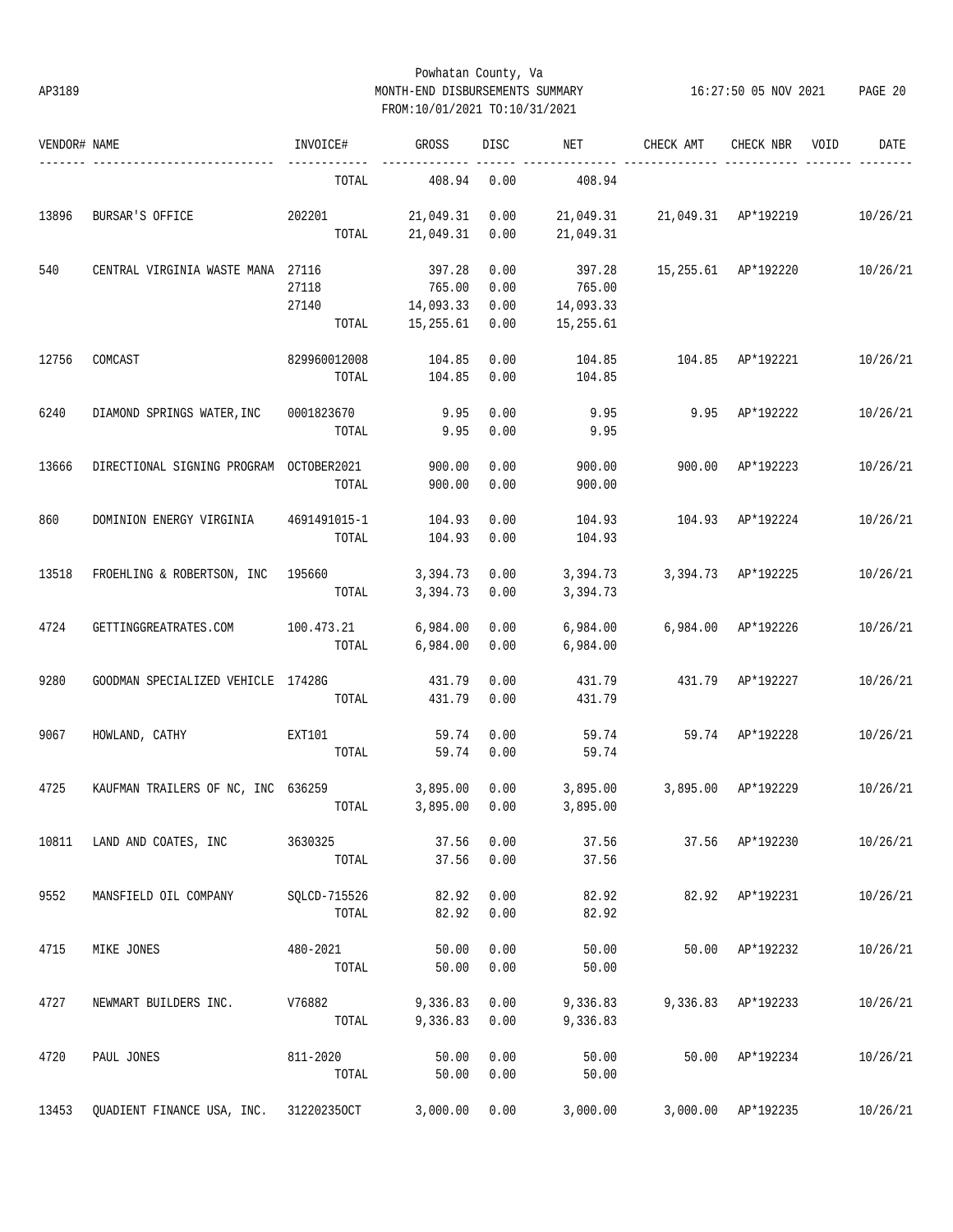# Powhatan County, Va AP3189 MONTH-END DISBURSEMENTS SUMMARY 16:27:50 05 NOV 2021 PAGE 21 FROM:10/01/2021 TO:10/31/2021

| VENDOR# NAME |                                   | INVOICE#                                                                     | GROSS                                       | DISC                                 | NET                                         | CHECK AMT          | CHECK NBR          | VOID | DATE     |
|--------------|-----------------------------------|------------------------------------------------------------------------------|---------------------------------------------|--------------------------------------|---------------------------------------------|--------------------|--------------------|------|----------|
|              |                                   | TOTAL                                                                        | 3,000.00                                    | 0.00                                 | 3,000.00                                    |                    |                    |      |          |
| 12728        | RAY'S UPHOLSTERY & JOHN'S A 58520 |                                                                              | 1,345.00<br>TOTAL 1,345.00                  | 0.00<br>0.00                         | 1,345.00<br>1,345.00                        | 1,345.00 AP*192236 |                    |      | 10/26/21 |
| 4721         | RBK CONSTRUCTION, LLC             | $804 - 2021$<br>TOTAL                                                        | 821.10<br>821.10                            | 0.00<br>0.00                         | 821.10<br>821.10                            |                    | 821.10 AP*192237   |      | 10/26/21 |
| 13979        | READ'S UNIFORMS, LLC 91260-99     | TOTAL                                                                        | 87.50<br>87.50                              | 0.00<br>0.00                         | 87.50<br>87.50                              | 87.50 AP*192238    |                    |      | 10/26/21 |
| 7319         | ROBINSON, FARMER, COX             | FY21<br>TOTAL                                                                | 5,000.00<br>5,000.00                        | 0.00<br>0.00                         | 5,000.00<br>5,000.00                        |                    | 5,000.00 AP*192239 |      | 10/26/21 |
| 10282        | SCHUBERT, CHARLA REIMBOCT         | TOTAL                                                                        | 19.67<br>19.67                              | 0.00<br>0.00                         | 19.67<br>19.67                              | 19.67 AP*192240    |                    |      | 10/26/21 |
| 6921         | SEA-CLEAR AQUARIUM RENTALS, 7718  | TOTAL                                                                        | 80.00<br>80.00                              | 0.00<br>0.00                         | 80.00<br>80.00                              | 80.00 AP*192241    |                    |      | 10/26/21 |
| 12511        | SLURRY PAVER'S INC                | 8879648<br>8944820<br>TOTAL                                                  | 1,380.00<br>924.79<br>2,304.79              | 0.00<br>0.00<br>0.00                 | 1,380.00<br>924.79<br>2,304.79              | 2,304.79 AP*192242 |                    |      | 10/26/21 |
| 6594         | SOUTHSIDE ELECTRIC COOP           | 63504008-10-<br>63504013-10-<br>TOTAL                                        | 921.86<br>87.63<br>1,009.49                 | 0.00<br>0.00<br>0.00                 | 921.86<br>87.63<br>1,009.49                 | 1,009.49 AP*192243 |                    |      | 10/26/21 |
| 1940         | STANDBY SYSTEMS, INC.             | 10211566<br>10211567<br>TOTAL                                                | 153.00<br>140.00<br>293.00                  | 0.00<br>0.00<br>0.00                 | 153.00<br>140.00<br>293.00                  | 293.00 AP*192244   |                    |      | 10/26/21 |
| 13682        | STAPLES BUSINESS CREDIT           | 370098SEPT09<br>370098SEPT24<br>7338964750-0<br>7339121536-0                 | 55.26<br>156.71<br>66.94<br>23.21           | 0.00<br>0.00<br>0.00<br>0.00         | 55.26<br>156.71<br>66.94<br>23.21           | 1,558.97 AP*192245 |                    |      | 10/26/21 |
|              |                                   | 7339170602-0<br>7339170602-0<br>7339278095-0<br>7339798406-0                 | 32.49<br>55.47<br>110.57                    | 79.21 0.00<br>0.00<br>0.00<br>0.00   | 79.21<br>32.49<br>55.47<br>110.57           |                    |                    |      |          |
|              |                                   | 7339798406-0<br>7339828849-0<br>7340485309-0<br>734051269801                 | 65.66<br>77.11<br>72.07<br>156.69           | 0.00<br>0.00<br>0.00<br>0.00         | 65.66<br>77.11<br>72.07<br>156.69           |                    |                    |      |          |
|              |                                   | 734066435-0-<br>7340664354-0<br>7340746758-0<br>7340746758-0<br>7340787504-0 | 30.49<br>198.88<br>18.68<br>17.99<br>133.53 | 0.00<br>0.00<br>0.00<br>0.00<br>0.00 | 30.49<br>198.88<br>18.68<br>17.99<br>133.53 |                    |                    |      |          |
|              |                                   | 7340822006-0<br>7340898330-0<br>7341108700-0<br>7341642169-0                 | 35.84<br>38.23<br>42.88<br>56.87            | 0.00<br>0.00<br>0.00<br>0.00         | 35.84<br>38.23<br>42.88<br>56.87            |                    |                    |      |          |